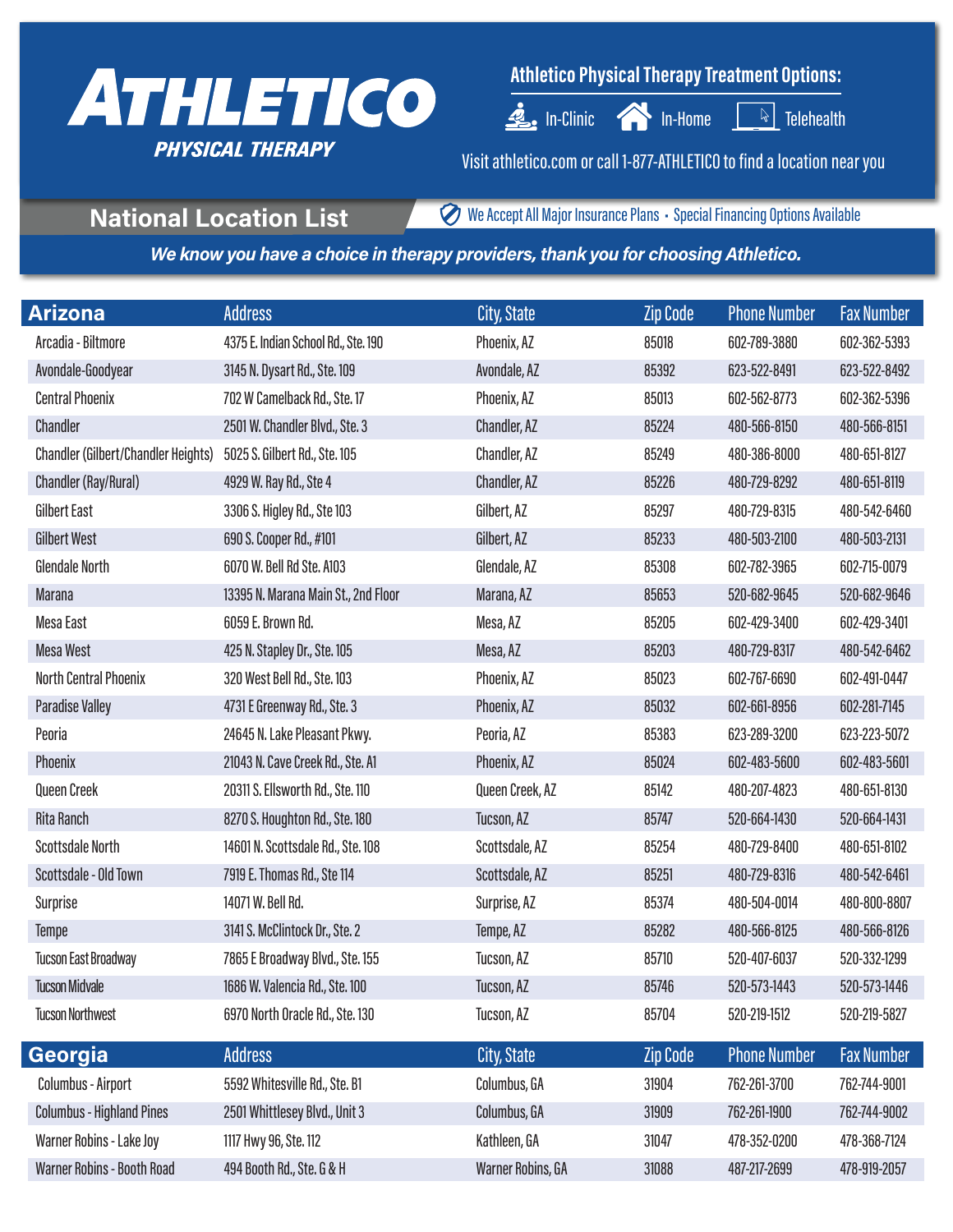| <b>Illinois</b>                   | <b>Address</b>                         | City, State            | <b>Zip Code</b> | <b>Phone Number</b> | <b>Fax Number</b> |
|-----------------------------------|----------------------------------------|------------------------|-----------------|---------------------|-------------------|
| Addison                           | 1776 W. Centennial Pl.                 | Addison, IL            | 60101           | 630-953-0343        | 630-953-0353      |
| <b>Albany Park</b>                | 4835 N. Kedzie Ave.                    | Chicago, IL            | 60625           | 773-596-5500        | 773-596-5501      |
| Algonquin                         | 1517 S. Randall Rd.                    | Algonquin, IL          | 60102           | 847-854-6482        | 847-854-6483      |
| Alton                             | 1837 Homer M. Adams Pkwy., Ste. M      | Alton, IL              | 62002           | 618-208-3310        | 618-208-3315      |
| Alton (Work Center)               | 1837 Homer M. Adams Parkway, Ste. M    | Alton, IL              | 62002           | 618-208-3310        | 618-208-3315      |
| Andersonville North               | 5545 N. Clark St.                      | Chicago, IL            | 60640           | 773-989-9620        | 773-989-8346      |
| Andersonville South               | 5033 N. Clark St.                      | Chicago, IL            | 60640           | 773-561-6716        | 773-561-6824      |
| Antioch                           | 1122 Main St.                          | Antioch, IL            | 60002           | 847-395-0321        | 847-395-0298      |
| <b>Arlington Heights</b>          | 88 S. Arlington Heights Rd.            | Arlington Heights, IL  | 60005           | 847-506-1767        | 847-506-9243      |
| Aurora - Eola                     | 1137 N. Eola Rd., Ste. 111             | Aurora, IL             | 60502           | 630-236-6698        | 630-236-6856      |
| Aurora South                      | 1677 Montgomery Rd., Ste. 102          | Aurora, IL             | 60504           | 630-947-7400        | 630-947-7401      |
| <b>Bannockburn</b>                | 2211 Waukegan Rd.                      | Bannockburn, IL        | 60015           | 847-267-8600        | 847-267-9520      |
| <b>Barrington</b>                 | 530 N. Hough St., Ste. 130             | Barrington, IL         | 60010           | 847-381-0090        | 847-381-0181      |
| <b>Bartlett</b>                   | 770 W. Bartlett Rd.                    | Bartlett, IL           | 60103           | 630-213-1600        | 630-213-1800      |
| Batavia                           | 805 N. Randall Rd.                     | Batavia, IL            | 60510           | 630-593-5100        | 630-593-5101      |
| <b>Belleville</b>                 | 1915 Carlyle Ave., Ste. D              | Belleville, IL         | 62220           | 618-310-0305        | 618-767-6469      |
| <b>Belvidere</b>                  | 1731 Henry Luckow Ln.                  | Belvidere, IL          | 61008           | 815-544-6967        | 815-544-6984      |
| Bensenville                       | 460 W. Irving Park Rd., Ste. G         | Bensenville, IL        | 60106           | 630-948-5665        | 630-884-0104      |
| Berwyn                            | 6347 W. Cermak Rd.                     | Berwyn, IL             | 60402           | 708-749-2566        | 708-749-2498      |
| <b>Bloomingdale East</b>          | 303 E. Army Trail Rd., #400            | Bloomingdale, IL       | 60108           | 630-582-1512        | 630-582-1514      |
| <b>Bloomingdale West</b>          | 205 S. Gary Ave.                       | Bloomingdale, IL       | 60108           | 630-307-5910        | 630-307-5913      |
| Bloomington                       | 1704 Eastland Dr., Unit 15             | <b>Bloomington, IL</b> | 61704           | 309-664-7766        | 309-664-6767      |
| <b>Bloomington Aquatic Center</b> | 11 Currency Dr.                        | <b>Bloomington, IL</b> | 61704           | 309-664-7766        | 309-664-6767      |
| <b>Bolingbrook</b>                | 1256 W. Boughton Rd.                   | Bolingbrook, IL        | 60440           | 630-378-9420        | 630-378-9169      |
| <b>Bourbonnais</b>                | 215 N. Convent St., Ste. 6             | Bourbonnais, IL        | 60914           | 815-928-8357        | 815-929-0492      |
| <b>Brickyard</b>                  | 2620 N. Narragansett Ave., Ste. B7     | Chicago, IL            | 60639           | 773-237-7274        | 773-237-7302      |
| <b>Bridgeport</b>                 | 558 W. 35th St.                        | Chicago, IL            | 60616           | 773-451-0200        | 773-451-0700      |
| <b>Bronzeville</b>                | 3467 S. Dr. Martin Luther King Jr. Dr. | Chicago, IL            | 60616           | 312-225-9070        | 312-255-9072      |
| Bucktown                          | 1644 N. Milwaukee Ave.                 | Chicago, IL            | 60647           | 773-252-2300        | 773-252-2319      |
| <b>Buffalo Grove North</b>        | 601 W. Deerfield Pkwy.                 | Buffalo Grove, IL      | 60089           | 847-215-0022        | 847-465-1663      |
| <b>Buffalo Grove South</b>        | 1156 W. Lake Cook Rd.                  | Buffalo Grove, IL      | 60089           | 847-520-7264        | 847-520-7290      |
| <b>Burr Ridge</b>                 | 6860 N. Frontage Rd., Ste. C           | <b>Burr Ridge, IL</b>  | 60527           | 630-686-4123        | 630-581-0385      |
| Byron                             | 220 W Blackhawk Dr.                    | Byron, IL              | 61010           | 779-513-8230        | 779-272-0132      |
| Carbondale                        | 900 E. Walnut St., Ste. 1              | Carbondale, IL         | 62901           | 618-319-7540        | 618-319-7542      |
| <b>Carol Stream</b>               | 351 E. Geneva Rd.                      | Carol Stream, IL       | 60188           | 630-653-6336        | 630-653-6446      |
| Carpentersville                   | 62 S. Kennedy Dr.                      | Carpentersville, IL    | 60110           | 847-794-4531        | 847-794-4530      |
| Cary                              | 732 Northwest Hwy.                     | Cary, IL               | 60013           | 847-462-0780        | 847-462-0755      |
| Champaign                         | 1612 S. Neil St., 1612A                | Champaign, IL          | 61820           | 217-355-1961        | 217-355-1963      |
| Channahon                         | 25520 S. Pheasant Ln., Unit M & N      | Channahon, IL          | 60410           | 815-521-0111        | 815-521-0222      |
| <b>Chatham Central</b>            | 1525 E. 87th St.                       | Chicago, IL            | 60619           | 773-723-1270        | 773-723-1280      |
| <b>Chatham South</b>              | 1747 E. 95th St.                       | Chicago, IL            | 60617           | 773-375-8711        | 773-375-8703      |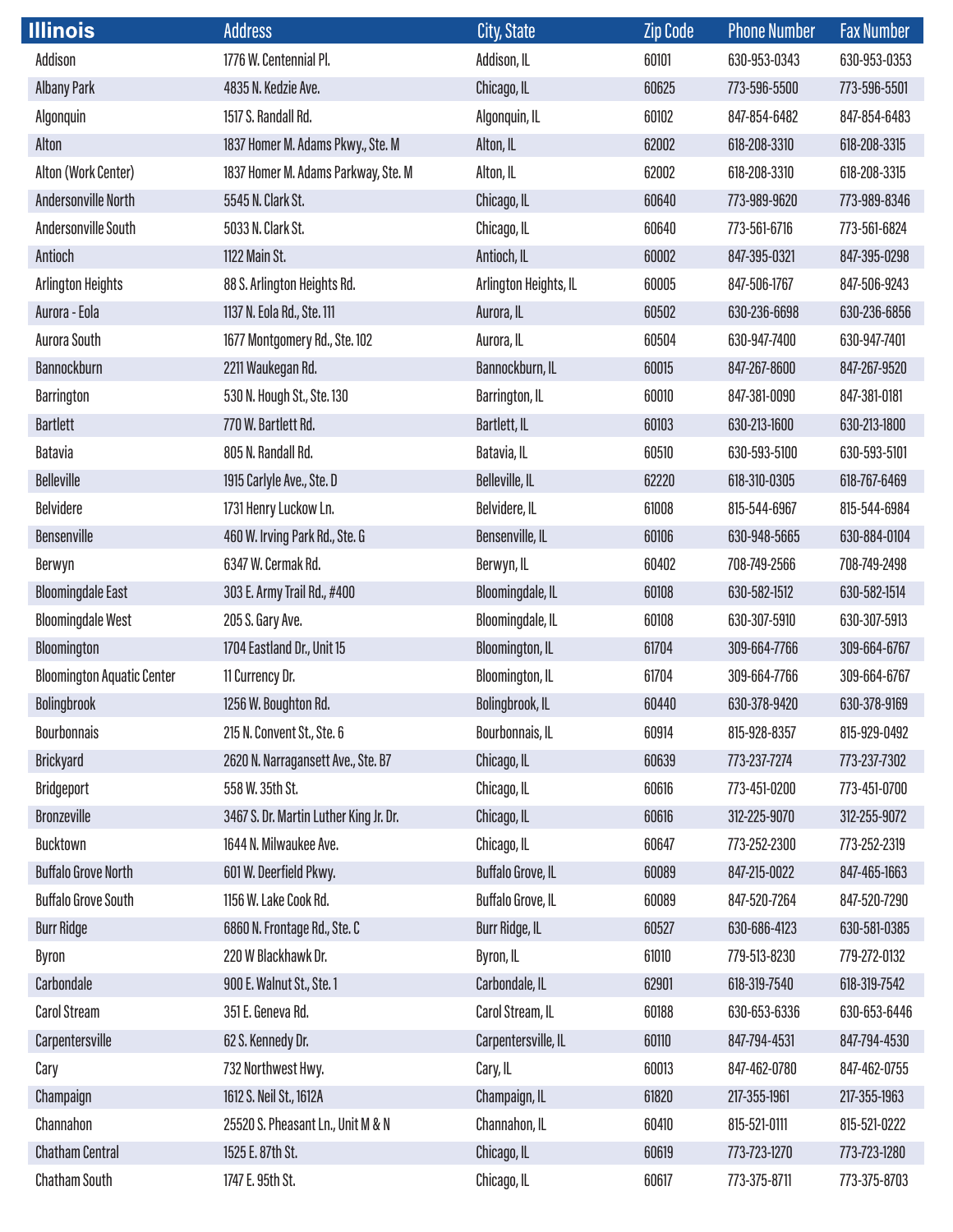| <b>Chatham West</b>                   | 8301 S. Holland Rd., Unit A      | Chicago, IL           | 60620 | 773-874-6650 | 773-874-6680 |
|---------------------------------------|----------------------------------|-----------------------|-------|--------------|--------------|
| Cicero                                | 1621 S. Cicero Ave.              | Cicero, IL            | 60804 | 708-652-1621 | 708-652-1785 |
| <b>Coal City</b>                      | 1003 E. Division St.             | Coal City, IL         | 60416 | 815-634-8446 | 815-634-8461 |
| Collinsville                          | 1140 Collinsville Crossing Blvd. | Collinsville, IL      | 62234 | 618-578-5900 | 618-578-5901 |
| Columbia                              | 1050 Admiral Weinel Blvd.        | Columbia, IL          | 62236 | 618-693-3100 | 618-221-8071 |
| Countryside                           | 6502 W. Joliet Rd., Ste. B       | Countryside, IL       | 60525 | 708-352-0547 | 708-352-1535 |
| <b>Crest Hill</b>                     | 16139 S. Weber Rd.               | Crest Hill, IL        | 60403 | 815-836-3403 | 815-836-3404 |
| Crestwood                             | 13614 S. Cicero Ave.             | Crestwood, IL         | 60445 | 708-389-3077 | 708-389-3545 |
| Crystal Lake                          | 6500 Northwest Hwy.              | Crystal Lake, IL      | 60014 | 815-455-7800 | 815-455-1299 |
| Daley Plaza-Clark & Washington        | 28 N. Clark St.                  | Chicago, IL           | 60602 | 312-450-6468 | 312-273-1100 |
| <b>Danville</b>                       | 2 E. Main St., Ste. 102          | Danville, IL          | 61832 | 217-709-9000 | 217-709-9001 |
| Darien - Willowbrook                  | 329 W. 75th St.                  | Willowbrook, IL       | 60527 | 630-789-0004 | 630-789-0095 |
| <b>Decatur</b>                        | 3004 N. Water St., Unit C        | Decatur, IL           | 62526 | 217-233-0030 | 217-233-0031 |
| Deerfield                             | 43 N. Waukegan Rd.               | Deerfield, IL         | 60015 | 847-498-1886 | 847-498-5090 |
| <b>DeKalb</b>                         | 2337 Sycamore Rd.                | DeKalb, IL            | 60115 | 815-748-1555 | 815-748-1101 |
| <b>Des Plaines</b>                    | 1479 Lee St.                     | Des Plaines, IL       | 60018 | 847-299-7470 | 847-299-7560 |
| <b>Downers Grove</b>                  | 1117 Ogden Ave.                  | Downers Grove, IL     | 60515 | 630-724-0977 | 630-724-0978 |
| Dunning                               | 6500-G W Irving Park             | Chicago, IL           | 60634 | 773-657-6191 | 773-694-2015 |
| <b>East Peoria</b>                    | 1 Eastside Dr.                   | East Peoria, IL       | 61611 | 309-694-7561 | 309-694-8708 |
| Edwardsville                          | 1047 Century Dr.                 | Edwardsville, IL      | 62025 | 618-307-3434 | 618-307-3435 |
| Elburn                                | 1053 N. Main St., Ste. 200       | Elburn, IL            | 60119 | 630-365-2400 | 630-365-2401 |
| Elgin                                 | 795 Summit St.                   | Elgin, IL             | 60120 | 847-289-6500 | 847-289-6700 |
| <b>Elk Grove Village</b>              | 964 Elk Grove Town Ctr.          | Elk Grove Village, IL | 60007 | 847-290-1111 | 847-290-1065 |
| Elmhurst                              | 111 W. 3rd St.                   | Elmhurst, IL          | 60126 | 630-415-3040 | 630-415-3043 |
| Evanston                              | 909 Davis St., Ste. 220          | Evanston, IL          | 60201 | 847-733-7906 | 847-733-8405 |
| <b>Evanston South</b>                 | 522 Main St.                     | Evanston, IL          | 60202 | 847-475-1630 | 847-475-1631 |
| <b>Evergreen Park</b>                 | 2500 W. 94th St.                 | Evergreen Park, IL    | 60805 | 773-233-9570 | 773-233-9607 |
| <b>Fairview Heights</b>               | 5300 N. Illinois St., Ste. 101   | Fairview Hts., IL     | 62208 | 618-624-9300 | 618-624-9330 |
| <b>Fairview Heights (Work Center)</b> | 13 Executive Drive, Ste. 18      | Fairview Hts., IL     | 62208 | 618-624-8105 | 618-624-8214 |
| Flossmoor                             | 19801 Governor's Hwy., Ste. 100  | Flossmoor, IL         | 60422 | 708-647-1500 | 708-647-1800 |
| Foster & Pulaski                      | 5240 N. Pulaski Rd., Ste. N      | Chicago, IL           | 60630 | 773-267-6922 | 773-267-6925 |
| <b>Fox Lake</b>                       | 1294 S. Rte. 12                  | Fox Lake, IL          | 60020 | 847-973-9440 | 847-973-9442 |
| Frankfort                             | 21022 S. LaGrange Rd.            | Frankfort, IL         | 60423 | 815-464-1100 | 815-464-1130 |
| Freeport                              | 2725 IL Route 26 S., Ste. D      | Freeport, IL          | 61032 | 815-235-1600 | 815-556-1334 |
| Garfield Ridge                        | 6255 S. Archer Ave.              | Chicago, IL           | 60638 | 773-284-6735 | 773-284-6820 |
| Germantown Hills - Metamora           | 123 Spring Creek Rd.             | East Peoria, IL       | 61611 | 309-282-4800 | 309-282-4801 |
| Glen Ellyn - Lombard                  | 1214 Roosevelt Rd.               | Glen Ellyn, IL        | 60137 | 630-827-0000 | 630-827-0001 |
| Glenview                              | 1500 Waukegan Rd., Ste. 250      | Glenview, IL          | 60025 | 847-657-9445 | 847-657-9450 |
| <b>Gold Coast</b>                     | 24 E. Chicago Ave.               | Chicago, IL           | 60611 | 312-951-9700 | 312-951-6989 |
| Grayslake                             | 1860 E. Belvidere Rd.            | Grayslake, IL         | 60030 | 847-548-0360 | 847-548-0716 |
| <b>Gurnee North - FitNation</b>       | 1655 Nations Dr.                 | Gurnee, IL            | 60031 | 847-782-9860 | 847-782-9866 |
| Gurnee South                          | 30 Tower Ct., Ste. A             | Gurnee, IL            | 60031 | 847-336-1520 | 847-336-1098 |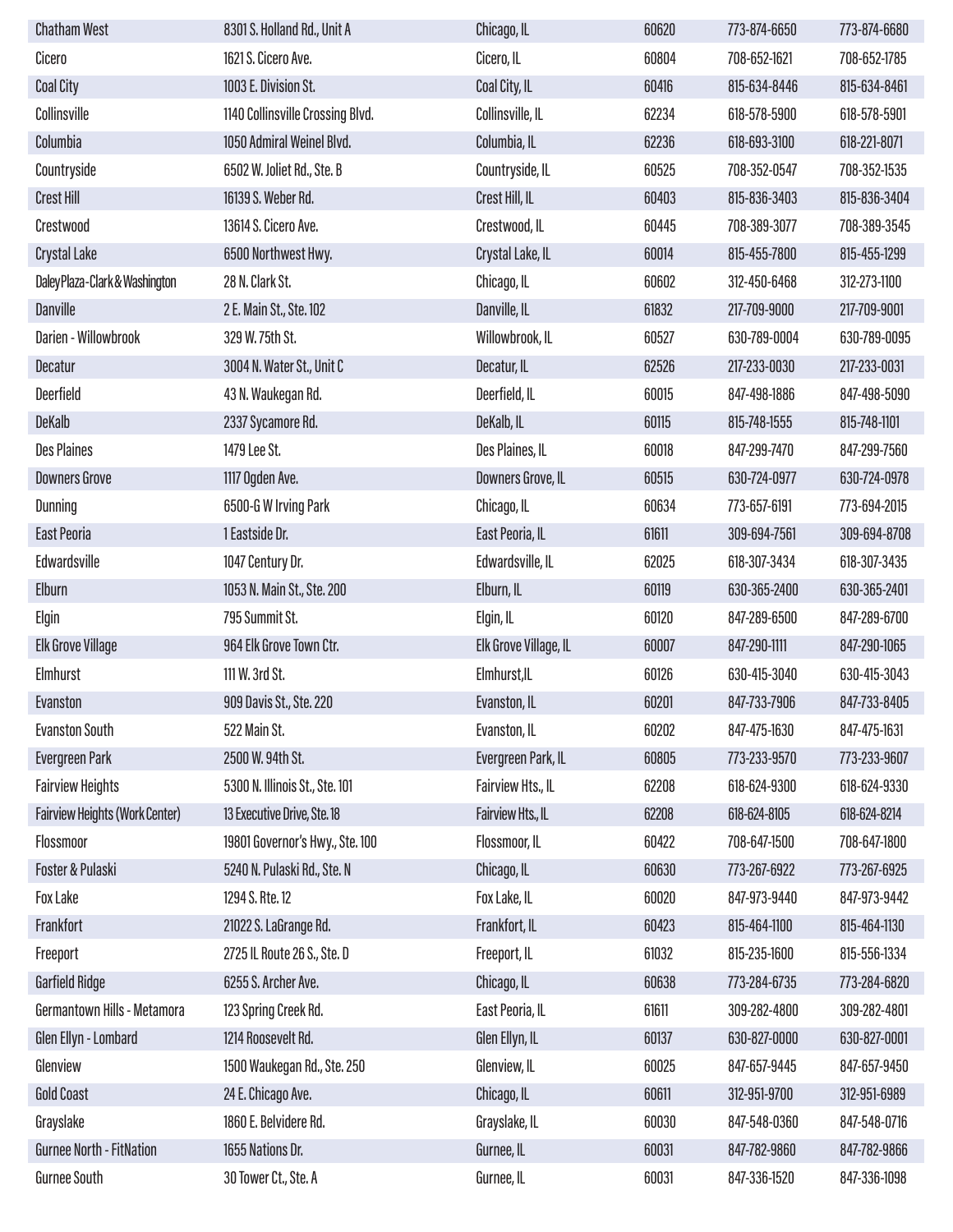| Gurnee West - Third Lake     | 34572 N. U.S. Hwy. 45            | Third Lake, IL        | 60030 | 847-548-3695 | 847-548-3694 |
|------------------------------|----------------------------------|-----------------------|-------|--------------|--------------|
| <b>Hanover Park</b>          | 1744 E. Lake St.                 | Hanover Park, IL      | 60133 | 630-246-4063 | 630-246-4195 |
| Highland                     | 12551 State Route 143            | Highland, IL          | 62249 | 618-701-9711 | 618-882-7001 |
| <b>Highland Park</b>         | 1980 2nd St.                     | Highland Park, IL     | 60035 | 847-681-8720 | 847-681-9020 |
| <b>Hoffman Estates</b>       | 5050 Sedge Blvd.                 | Hoffman Estates, IL   | 60192 | 847-645-9673 | 847-645-9676 |
| Homewood                     | 17751 S. Halsted St.             | Homewood, IL          | 60430 | 708-249-8346 | 708-957-5465 |
| Huntley                      | 12360 Princeton Dr., Unit A      | Huntley, IL           | 60142 | 847-961-5500 | 847-961-5588 |
| Hyde Park East               | 1644 E. 53rd St.                 | Chicago, IL           | 60615 | 773-241-6450 | 773-241-6501 |
| <b>Hyde Park West</b>        | 1511 E. Hyde Park Blvd.          | Chicago, IL           | 60615 | 773-256-1475 | 773-256-1481 |
| <b>Irving Park</b>           | 2837 W. Irving Park Rd.          | Chicago, IL           | 60618 | 773-463-0249 | 773-463-0733 |
| <b>Island Lake</b>           | 510 Auburn Dr., Ste. B           | Island Lake, IL       | 60042 | 847-487-4609 | 847-487-4917 |
| Joliet                       | 2793 Black Rd.                   | Joliet, IL            | 60435 | 815-725-9134 | 815-725-9190 |
| Kankakee                     | 3 Meadowview Ctr.                | Kankakee, IL          | 60901 | 815-932-7787 | 815-932-7895 |
| Kelvyn Park                  | 4639 W. Diversey Ave.            | Chicago, IL           | 60639 | 773-360-5485 | 773-360-5486 |
| Kenilworth                   | 554-B Green Bay Rd.              | Kenilworth, IL        | 60043 | 847-256-3500 | 847-256-3513 |
| La Grange Park               | 407 N. La Grange Rd.             | La Grange Park, IL    | 60526 | 708-482-9320 | 708-482-9760 |
| Lacon                        | 320 5th St.                      | Lacon, IL             | 61540 | 309-276-0904 | 309-240-9493 |
| Lake Barrington              | 5069 Shoreline Rd.               | Lake Barrington, IL   | 60010 | 224-655-3115 | 224-228-9113 |
| Lake Bluff                   | 233 N. Waukegan Rd.              | Lake Bluff, IL        | 60044 | 847-735-8104 | 847-735-8231 |
| <b>Lake Forest</b>           | 225 E. Deerpath Rd., Ste. 130    | Lake Forest, IL       | 60045 | 847-482-1433 | 847-482-1483 |
| Lake in the Hills            | 280 N. Randall Rd.               | Lake in the Hills, IL | 60156 | 847-854-8219 | 847-854-8278 |
| Lake Zurich                  | 546 N. Rand Rd.                  | Lake Zurich, IL       | 60047 | 847-438-6624 | 847-438-6623 |
| <b>Lakeview East</b>         | 3229 N. Broadway St.             | Chicago, IL           | 60657 | 773-871-4538 | 773-871-4895 |
| <b>Lakeview West</b>         | 1246 W. Belmont Ave.             | Chicago, IL           | 60657 | 773-888-5480 | 773-888-5481 |
| Lakewood - Lake in the Hills | 165 N. Lakewood Rd., Ste. E      | Lake in the Hills, IL | 60156 | 847-794-4534 | 847-796-8434 |
| Lansing                      | 17045 Torrence Ave.              | Lansing, IL           | 60438 | 708-418-3580 | 708-418-3931 |
| Lemont                       | 15400 127th St., Ste. C          | Lemont, IL            | 60439 | 630-257-9787 | 630-257-9947 |
| Libertyville                 | 1352 S. Milwaukee Ave.           | Libertyville, IL      | 60048 | 847-549-1460 | 847-549-1490 |
| <b>Lincoln Park East</b>     | 2350 N Lincoln Ave., Ste. 200    | Chicago, IL           | 60614 | 773-281-7991 | 773-281-2590 |
| <b>Lincoln Park North</b>    | 1323 W. Diversey Pkwy.           | Chicago, IL           | 60614 | 773-549-2520 | 773-549-2743 |
| Lincoln Park SoNo            | 819 W. Blackhawk St., Ste. 819-B | Chicago, IL           | 60642 | 312-376-8801 | 312-376-8802 |
| Lincoln Park South           | 2000 N. Clybourn Ave., Ste. 105  | Chicago, IL           | 60614 | 773-871-3100 | 773-871-7388 |
| Lincolnshire                 | 430 N. Milwaukee Ave., Ste. AA   | Lincolnshire, IL      | 60069 | 847-821-8300 | 847-821-9300 |
| Lincolnwood                  | 6933 N. Lincoln Ave.             | Lincolnwood, IL       | 60712 | 847-674-2294 | 847-674-2397 |
| Lindenhurst                  | 1870 E. Grand Ave.               | Lindenhurst, IL       | 60046 | 224-643-0117 | 224-643-1051 |
| Lisle                        | 5328 Main St., Ste. 122          | Lisle, IL             | 60532 | 630-324-8243 | 630-324-8270 |
| Little Italy                 | 1202 W. Taylor St.               | Chicago, IL           | 60607 | 312-471-8155 | 312-471-8156 |
| Lockport                     | 1147 E. 9th St.                  | Lockport, IL          | 60441 | 815-834-9901 | 815-834-9904 |
| <b>Logan Square</b>          | 2820 W. Armitage Ave., Ste. 1    | Chicago, IL           | 60647 | 773-394-0796 | 773-394-3342 |
| Lombard                      | 405 E. North Ave.                | Lombard, IL           | 60148 | 630-748-5329 | 630-576-1622 |
| Loop - Jackson & Franklin    | 223 W. Jackson Blvd., Ste. 225   | Chicago, IL           | 60606 | 312-235-0700 | 312-235-0701 |
| Loop - Michigan Ave.         | 20 N. Michigan Ave., Ste. 103    | Chicago, IL           | 60602 | 312-236-0660 | 312-236-1219 |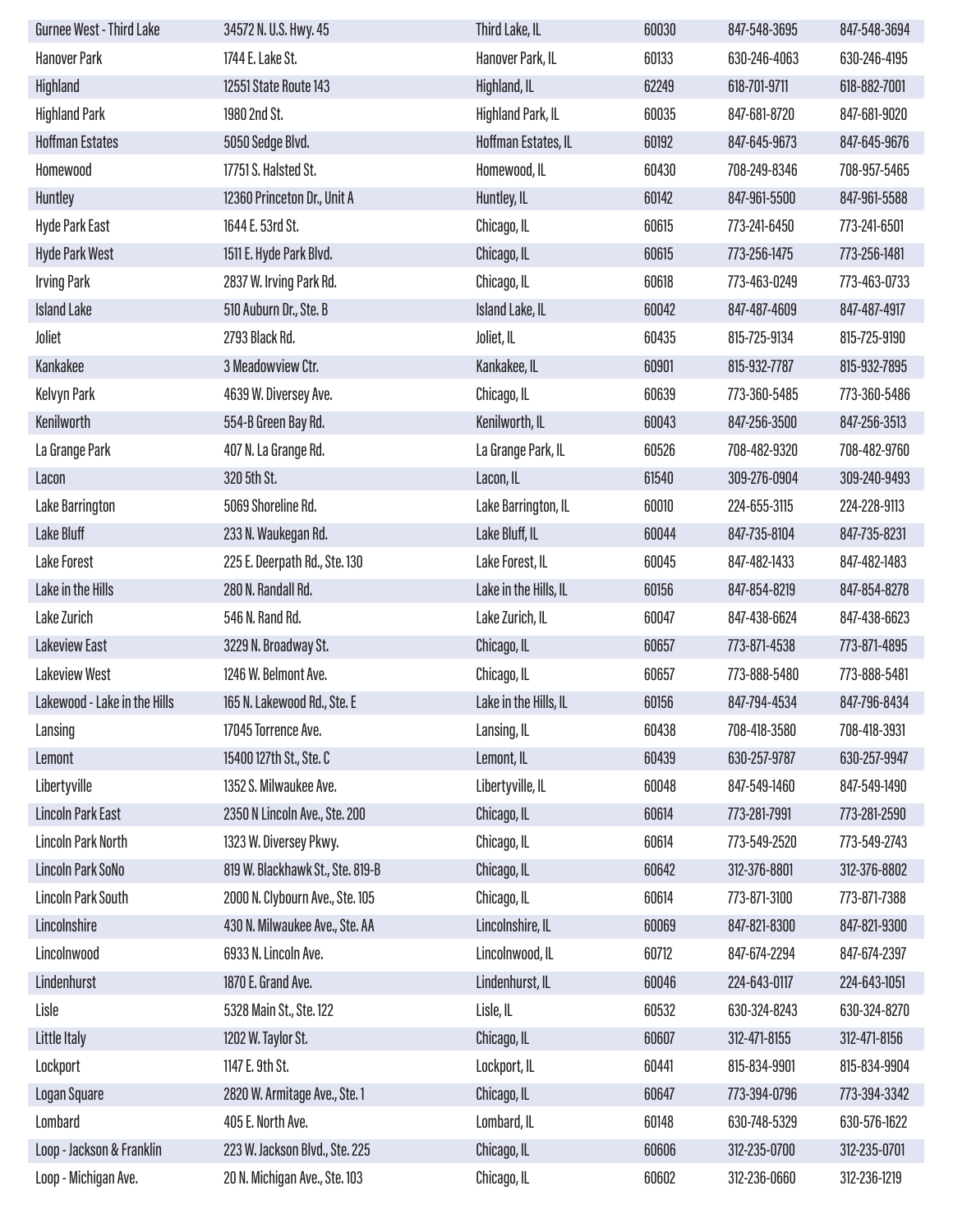| <b>Loves Park</b>              | 4401 Peak Dr., Ste. 1                 | Loves Park, IL     | 61111 | 815-668-7700 | 815-668-7701 |
|--------------------------------|---------------------------------------|--------------------|-------|--------------|--------------|
| <b>Machesney Park</b>          | 1768 West Lane Rd., Ste. A            | Machesney Park, IL | 61115 | 779-747-7997 | 779-272-0131 |
| Manhattan                      | 530 W. North St., #101                | Manhattan, IL      | 60442 | 815-478-7444 | 815-478-7447 |
| Manteno                        | 183 N. Main St.                       | Manteno, IL        | 60950 | 815-261-0044 | 815-513-9397 |
| <b>Marengo</b>                 | 300 S. State St.                      | Marengo, IL        | 60152 | 815-568-4550 | 815-568-5071 |
| <b>Marion</b>                  | 709 W. Main St.                       | Marion, IL         | 62959 | 618-579-0953 | 618-551-1088 |
| <b>Matteson</b>                | 4249 Lincoln Hwy.                     | Matteson, IL       | 60443 | 708-481-2323 | 708-481-3311 |
| <b>McHenry</b>                 | 1733 N. Richmond Rd.                  | McHenry, IL        | 60050 | 815-385-0730 | 815-385-0572 |
| <b>McKinley Park</b>           | 2632 W. Pershing Rd.                  | Chicago, IL        | 60632 | 312-471-8157 | 312-471-8158 |
| <b>Melrose Park</b>            | 2507 W. North Ave.                    | Melrose Park, IL   | 60160 | 708-345-7193 | 708-345-9149 |
| <b>Merchandise Mart</b>        | 222 Merchandise Mart Plaza, Ste. 951  | Chicago, IL        | 60654 | 312-802-4642 | 312-836-1138 |
| Michigan Plaza                 | 225 N. Michigan Ave., Ste. C141       | Chicago, IL        | 60601 | 312-861-0751 | 312-861-0761 |
| Midway                         | 4412 S. Pulaski Rd.                   | Chicago, IL        | 60632 | 773-847-3123 | 773-847-3778 |
| <b>Midtown Lincoln Park</b>    | 2520 N. Elston Ave.                   | Chicago, IL        | 60647 | 773-360-5503 | 773-360-5491 |
| Mokena                         | 19843 Wolf Rd.                        | Mokena, IL         | 60448 | 708-479-0320 | 708-479-3695 |
| Monee                          | 5601 W. Monee Manhattan Rd., Ste. 115 | Monee, IL          | 60449 | 708-314-7761 | 708-314-7762 |
| Morgan Park-Blue Island        | 11810 S. Marshfield Ave.              | Chicago, IL        | 60643 | 773-360-0545 | 773-360-5482 |
| <b>Morris</b>                  | 1036 W. U.S. Rte. 6                   | Morris, IL         | 60450 | 815-416-1049 | 815-416-1040 |
| <b>Morton Grove - Niles</b>    | 7119 W. Dempster St.                  | Niles, IL          | 60714 | 847-470-9995 | 847-470-9996 |
| <b>Mount Prospect</b>          | 50 E. Northwest Hwy.                  | Mount Prospect, IL | 60056 | 847-718-9201 | 847-718-9205 |
| Mt. Greenwood                  | 3644 W. 111th St.                     | Chicago, IL        | 60655 | 773-779-8480 | 773-779-8404 |
| Mundelein                      | 1186 W. Maple Ave.                    | Mundelein, IL      | 60060 | 847-970-7099 | 847-970-7719 |
| Naperville - Ogden Avenue      | 115 E. Ogden Ave., Ste. 127           | Naperville, IL     | 60563 | 630-637-0144 | 630-637-0145 |
| Naperville South - Route 59    | 3344 S. Rte. 59, Unit 100             | Naperville, IL     | 60564 | 630-778-9880 | 630-778-9897 |
| Naperville South - 95th Street | 2272 W. 95th St., Ste. 300            | Naperville, IL     | 60564 | 630-428-1503 | 630-428-1542 |
| <b>New Lenox East</b>          | 1938 E. Lincoln Hwy., Ste. 111        | New Lenox, IL      | 60451 | 815-485-2916 | 815-485-2918 |
| <b>New Lenox West</b>          | 412 Nelson Rd.                        | New Lenox, IL      | 60451 | 815-462-1333 | 815-462-1360 |
| Niles - Northwest Chicago      | 6000 W. Touhy Ave., Ste. 202          | Chicago, IL        | 60646 | 773-774-4291 | 773-774-4527 |
| <b>Normal</b>                  | 1715 Bradford St., Ste. 140           | Normal, IL         | 61761 | 309-888-4828 | 309-888-4930 |
| Norridge                       | 8337 W. Lawrence Ave.                 | Norridge, IL       | 60706 | 708-583-9500 | 708-583-9501 |
| Norwood Park                   | 7148 W. Higgins Ave.                  | Chicago, IL        | 60656 | 773-360-5531 | 773-360-5538 |
| North Chicago                  | 1825 Sheridan Rd.                     | North Chicago, IL  | 60064 | 224-369-0200 | 224-469-4047 |
| North Loop                     | 221 N. LaSalle St.                    | Chicago, IL        | 60601 | 312-855-9206 | 312-855-9210 |
| Northbrook - Athletico Center  | 1900 Old Willow Rd.                   | Northbrook, IL     | 60062 | 847-504-1000 | 847-504-1001 |
| Northbrook - Downtown          | 1330 Shermer Rd.                      | Northbrook, IL     | 60062 | 847-480-1280 | 847-480-1279 |
| Norwood Park                   | 7148 W. Higgins Ave.                  | Chicago, IL        | 60656 | 773-360-5531 | 773-360-5538 |
| <b>Oak Brook</b>               | 1600 W. 16th St., Ste. T14            | Oak Brook, IL      | 60523 | 630-572-9700 | 630-572-0706 |
| Oak Lawn East                  | 9634 S. Pulaski Rd.                   | Oak Lawn, IL       | 60453 | 708-423-4800 | 708-423-4843 |
| <b>Oak Lawn West</b>           | 8729 Ridgeland Ave.                   | Oak Lawn, IL       | 60453 | 708-233-6363 | 708-233-5580 |
| <b>Oak Park North</b>          | 1145 N. Harlem Ave.                   | Oak Park, IL       | 60302 | 708-386-2086 | 708-386-3028 |
| <b>Oak Park South</b>          | 517 Madison St.                       | Oak Park, IL       | 60302 | 708-628-8008 | 708-665-9395 |
| <b>Ogilvie Station</b>         | 500 W. Madison St., CO24              | Chicago, IL        | 60661 | 312-863-4900 | 312-863-4901 |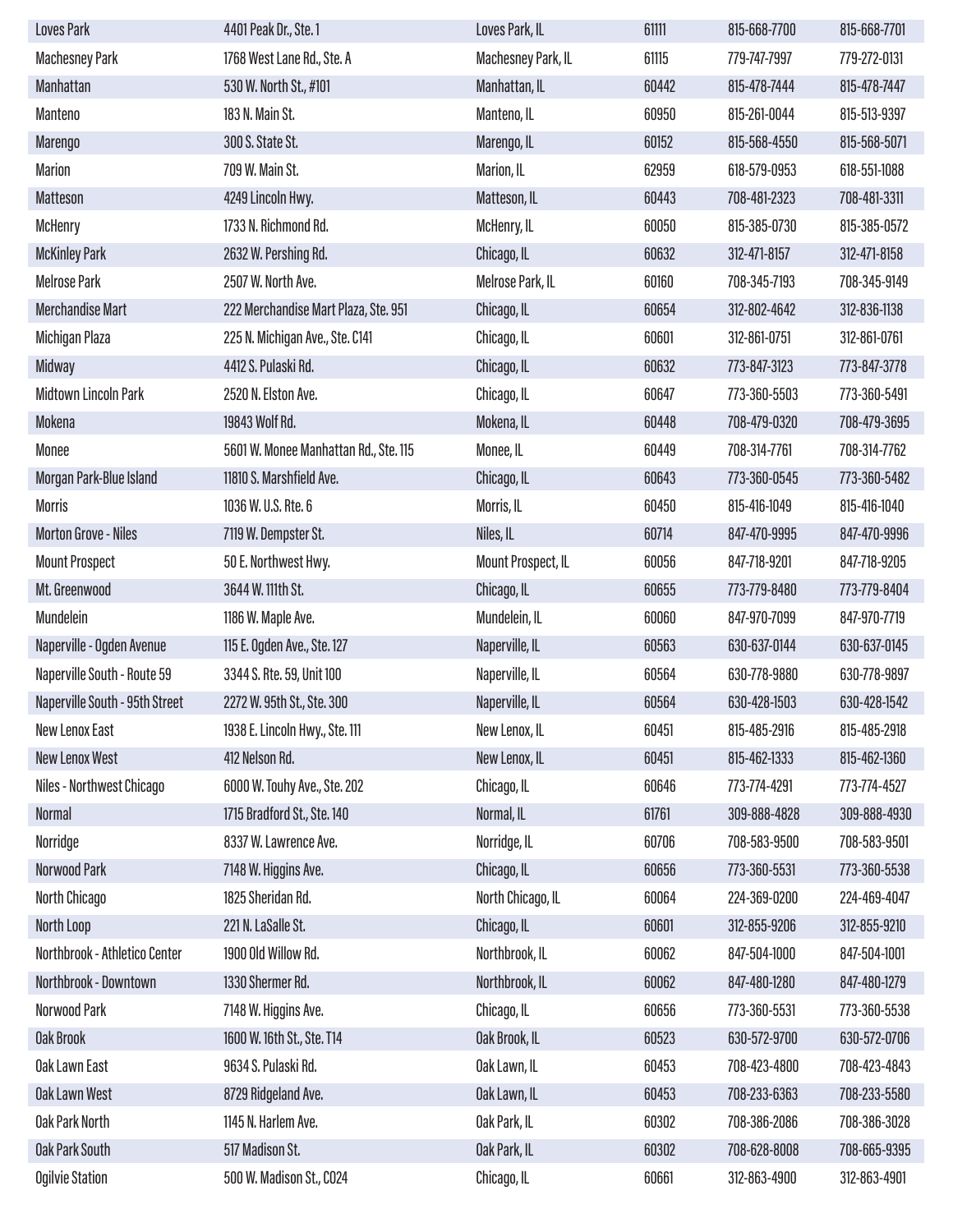| Old Town                        | 1640 N. Wells St., #105        | Chicago, IL          | 60614 | 312-642-8114      | 312-642-8504 |
|---------------------------------|--------------------------------|----------------------|-------|-------------------|--------------|
| Oregon                          | 116 N. 3rd St.                 | Oregon, IL           | 61061 | 815-513-9400      | 815-732-0420 |
| <b>Orland Park North</b>        | 14700 S. La Grange Rd.         | Orland Park, IL      | 60462 | 708-873-8822      | 708-873-8823 |
| <b>Orland Park South</b>        | 15641 S. 94th Ave.             | Orland Park, IL      | 60462 | 708-460-8588      | 708-460-8788 |
| Oswego                          | 2872 U.S. Hwy. 34              | Oswego, IL           | 60543 | 630-554-8890      | 630-554-8803 |
| Ottawa                          | 2744 Columbus St., Unit 300    | Ottawa, IL           | 61350 | 815-434-4550      | 815-434-4510 |
| <b>Palatine North - Midtown</b> | 1770 N. Hicks Rd.              | Palatine, IL         | 60074 | 847-776-0106      | 847-776-0134 |
| <b>Palatine South</b>           | 101 N. Northwest Hwy.          | Palatine, IL         | 60067 | 847-794-4528      | 847-794-4529 |
| <b>Palos Heights North</b>      | 7225 W. College Dr.            | Palos Heights, IL    | 60463 | 708-361-5355      | 708-361-5399 |
| Palos Heights South             | 7130 W. 127th St., Ste. A      | Palos Heights, IL    | 60463 | 708-361-0033      | 708-361-0066 |
| Park Ridge North                | 320 N. Busse Hwy.              | Park Ridge, IL       | 60068 | 847-268-0800      | 847-268-0801 |
| Park Ridge South                | 800 Devon Ave., Unit B         | Park Ridge, IL       | 60068 | 847-292-4710      | 847-292-4903 |
| Pecatonica                      | 219 Main St.                   | Pecatonica, IL       | 61063 | 815-239-2233      | 815-239-9999 |
| Pekin                           | 3289 Court St.                 | Pekin, IL            | 61554 | 309-650-1361      | 309-306-7899 |
| Peoria Clubs at River City      | 8603 N. University St.         | Peoria, IL           | 61615 | 309-683-6900      | 309-683-6902 |
| Peoria Heights                  | 3714 N. Prospect Rd.           | Peoria, IL           | 61614 | 309-550-7888      | 309-550-7848 |
| Peoria North                    | 3531 Willow Knolls Dr.         | Peoria, IL           | 61614 | 309-683-6900      | 309-683-6902 |
| Peru                            | 2011 Rock St., #E              | Peru, IL             | 61354 | 815-220-0058      | 815-220-0082 |
| Philo                           | 501 N. Lincoln St.             | Philo, IL            | 61864 | 217-684-8023      | 217-684-8032 |
| Pilsen                          | 1645 W. 18th St.               | Chicago, IL          | 60608 | 312-666-4030      | 312-666-4031 |
| <b>Plainfield North</b>         | 13311 S. Rte. 59               | Plainfield, IL       | 60585 | 815-577-2488      | 815-577-2489 |
| <b>Plainfield West</b>          | 24402 W. Lockport St., #100    | Plainfield, IL       | 60544 | 815-609-7000      | 815-609-7002 |
| Portage Park - Six Corners      | 4080 N. Milwaukee Ave.         | Chicago, IL          | 60641 | 773-545-1153      | 773-545-1568 |
| Prairie Grove - Crystal Lake    | 750 E. Terra Cotta Ave.        | Crystal Lake, IL     | 60014 | 815-404-2568      | 815-287-9556 |
| <b>Printers Row</b>             | 557 S. State St.               | Chicago, IL          | 60605 | 312-361-0261      | 312-361-0262 |
| <b>Prospect Heights</b>         | 834 N. Elmhurst Rd.            | Prospect Heights, IL | 60070 | 847-215-7200      | 847-215-7900 |
| <b>Prudential Building</b>      | 180 N. Stetson Ave., Ste. CL10 | Chicago, IL          | 60601 | 312-379-0000      | 312-379-0001 |
| <b>River Forest</b>             | 7339 W. Lake St.               | River Forest, IL     | 60305 | 708-763-0564      | 708-763-8739 |
| <b>River Grove</b>              | 8937 Grand Ave.                | River Grove, IL      | 60171 | 708-453-1354      | 708-453-2679 |
| River North - East Bank Club    | 500 N. Kingsbury St.           | Chicago, IL          | 60654 | 312-527-5801X:278 | 312-644-4567 |
| River North - Wabash & Kinzie   | 405 N. Wabash Ave.             | Chicago, IL          | 60611 | 312-527-5560      | 312-527-9360 |
| <b>River West</b>               | 504 N. Green St.               | Chicago, IL          | 60642 | 312-471-8160      | 312-471-8159 |
| Riverside                       | 51 E. Burlington               | Riverside, IL        | 60546 | 708-442-9880      | 708-442-9884 |
| Rochelle                        | 372 E. IL Rte. 38              | Rochelle, IL         | 61068 | 815-561-4340      | 815-556-1520 |
| <b>Rock Island</b>              | 3825 18th Ave.                 | Rock Island, IL      | 61201 | 309-786-5100      | 309-786-5200 |
| <b>Rockford Downtown</b>        | 526 E. Jefferson St., #110     | Rockford, IL         | 61007 | 815-997-5500      | 815-255-8102 |
| <b>Rockford East</b>            | 7474 E. State St.              | Rockford, IL         | 61108 | 815-397-4439      | 815-397-4459 |
| <b>Rockford North</b>           | 3616 N. Main St.               | Rockford, IL         | 61103 | 815-877-5932      | 815-877-6302 |
| Rogers Park - Loyola            | 1325 W. Devon Ave.             | Chicago, IL          | 60660 | 773-360-5514      | 773-360-5517 |
| Rogers Park - Touhy & Western   | 7133 N. Western Ave.           | Chicago, IL          | 60645 | 872-264-8997      | 872-263-0678 |
| Rogers Park - West Ridge        | 2900 W Peterson Ave.           | Chicago, IL          | 60659 | 773-596-5484      | 773-862-8578 |
| <b>Rolling Meadows</b>          | 3701 Algonquin Rd., Ste. 810   | Rolling Mdws., IL    | 60008 | 847-483-0270      | 847-483-0271 |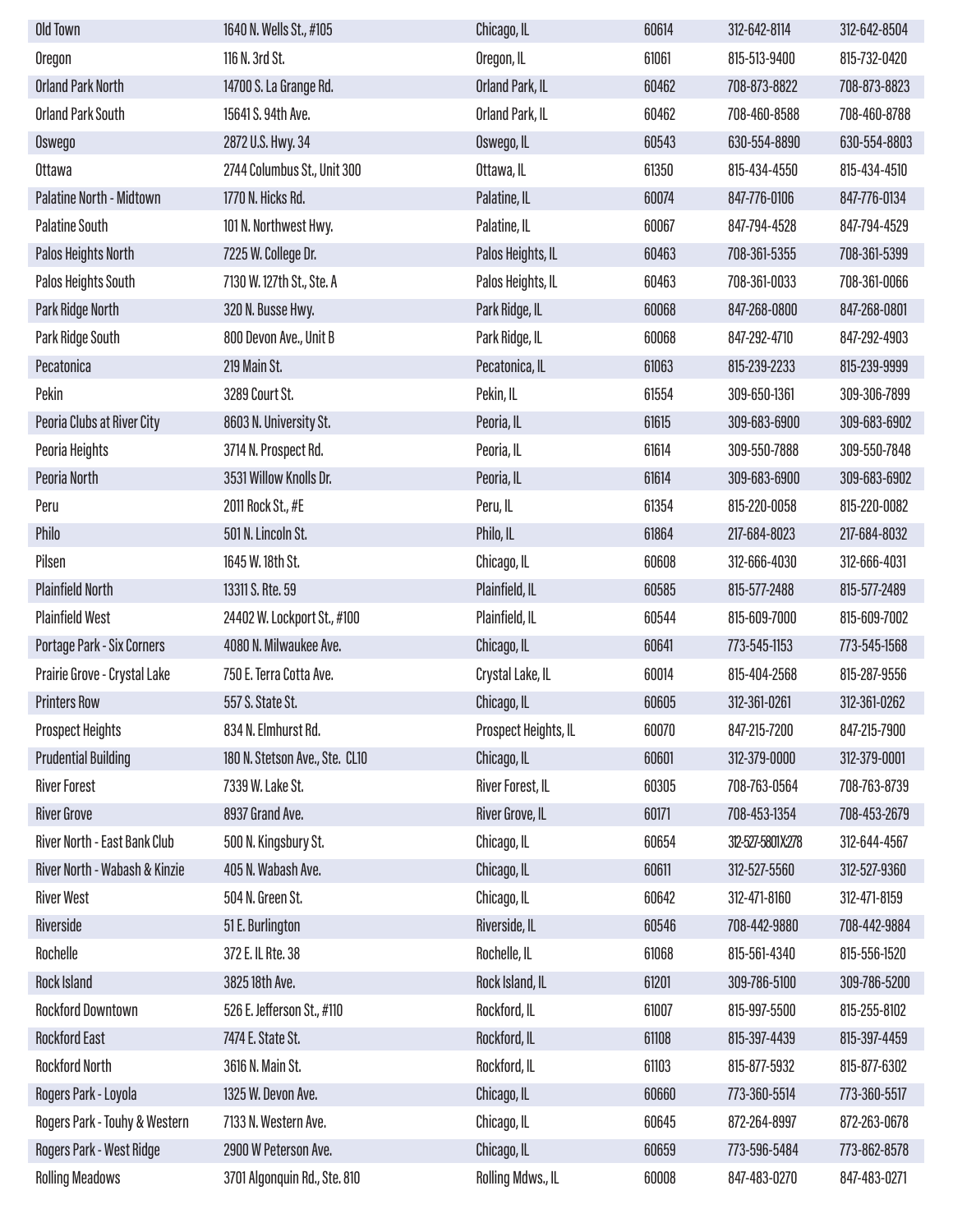| Romeoville                   | 467 N. Weber Rd.                   | Romeoville, IL         | 60446 | 815-886-8771 | 815-886-8772 |
|------------------------------|------------------------------------|------------------------|-------|--------------|--------------|
| Roscoe - Rockton Rd.         | 4817 E. Rockton Rd., Ste. 1100     | Roscoe, IL             | 61073 | 815-704-0104 | 815-491-8208 |
| <b>Roscoe Village</b>        | 3436 N. Lincoln Ave.               | Chicago, IL            | 60657 | 773-820-8984 | 773-770-2001 |
| <b>Round Lake Beach</b>      | 192 W. Rollins Rd.                 | Round Lake Beach, IL   | 60073 | 847-201-4706 | 847-201-8707 |
| <b>Schaumburg North</b>      | 50 W. Schaumburg Rd.               | Schaumburg, IL         | 60194 | 847-490-7100 | 847-490-9356 |
| <b>Schaumburg South</b>      | 1031 S. Roselle Rd.                | Schaumburg, IL         | 60193 | 847-895-1866 | 847-895-1877 |
| Shiloh                       | 3940 Green Mount Crossing Dr.      | Shiloh, IL             | 62269 | 618-628-3100 | 618-628-9400 |
| Shorewood                    | 700 W. Jefferson St.               | Shorewood, IL          | 60404 | 815-725-1666 | 815-725-1677 |
| <b>Silvis</b>                | 685 Avenue of the Cities, Unit 101 | Silvis, IL             | 61282 | 309-792-3860 | 309-792-3861 |
| Skokie                       | 4607 Golf Rd.                      | Skokie, IL             | 60076 | 847-673-5073 | 847-673-2475 |
| South Chicago                | 8905 S. Commercial                 | Chicago, IL            | 60617 | 773-221-9300 | 773-221-9301 |
| South Elgin                  | 722 N. McLean Blvd.                | South Elgin, IL        | 60177 | 847-695-5088 | 847-695-5102 |
| South Loop Archer            | 1915 S. Archer Ave.                | Chicago, IL            | 60616 | 312-674-9132 | 312-674-9392 |
| South Loop - Michigan Avenue | 1509 S. Michigan Ave.              | Chicago, IL            | 60605 | 312-431-0434 | 312-431-0511 |
| Springfield                  | 2833 Chatham Rd.                   | Springfield, IL        | 62704 | 217-303-5982 | 217-303-5983 |
| <b>St. Charles East</b>      | 3865 E. Main St.                   | St. Charles, IL        | 60174 | 630-587-5788 | 630-587-8570 |
| <b>St. Charles West</b>      | 1820 W. Main St.                   | St. Charles, IL        | 60174 | 630-762-1200 | 630-762-1230 |
| <b>Streator</b>              | 130 E. Kent St.                    | Streator, IL           | 61364 | 815-673-1770 | 815-673-1772 |
| <b>Streeterville North</b>   | 150 E. Huron St., Ste. 700         | Chicago, IL            | 60611 | 312-640-1112 | 312-640-1011 |
| Streeterville East           | 423 East Ohio St., Ste. 100        | Chicago, IL            | 60611 | 312-668-0336 | 312-254-9701 |
| <b>Tinley Park</b>           | 17837 S. 80th Ave.                 | <b>Tinley Park, IL</b> | 60477 | 708-342-2500 | 708-342-1454 |
| <b>Union League Club</b>     | 67 W. Jackson Blvd., #175          | Chicago, IL            | 60604 | 312-386-1100 | 312-386-1200 |
| Urbana                       | 114 N. Vine St.                    | Urbana, IL             | 61802 | 217-352-3330 | 217-344-4465 |
| <b>Vernon Hills</b>          | 555 E. Townline Dr., Ste. 24       | Vernon Hills, IL       | 60061 | 847-573-0051 | 847-573-0345 |
| Villa Park                   | 100 E. Roosevelt Rd., Ste. 200     | Villa Park, IL         | 60181 | 630-705-0060 | 630-705-0063 |
| <b>Washington Park</b>       | 5336 S. State St.                  | Chicago, IL            | 60609 | 773-358-7125 | 773-741-4999 |
| Waukegan                     | 2674 Washington St.                | Waukegan, IL           | 60085 | 847-336-8089 | 847-336-8079 |
| West Chicago - Dupage        | 440 E. Roosevelt Rd., Unit 104     | West Chicago, IL       | 60185 | 630-293-5300 | 630-293-9800 |
| West Loop - Morgan           | 24 S. Morgan St.                   | Chicago, IL            | 60607 | 312-421-7274 | 312-421-7289 |
| <b>West Town</b>             | 1846 W Chicago Ave.                | Chicago, IL            | 60622 | 312-506-5585 | 312-210-8028 |
| Westchester                  | 11204 31st St.                     | Westchester, IL        | 60154 | 708-492-1810 | 708-492-1807 |
| <b>Western Springs</b>       | 4700 Gilbert Ave., Ste. 43A        | Western Springs, IL    | 60558 | 708-783-1044 | 708-783-1048 |
| <b>Wheaton Danada</b>        | 2 Danada Square West               | Wheaton, IL            | 60189 | 630-588-8840 | 630-588-8842 |
| <b>Wheaton East</b>          | 1071 E. Roosevelt Rd.              | Wheaton, IL            | 60187 | 630-682-1785 | 630-682-1854 |
| Wheeling                     | 481 E. Dundee Rd.                  | Wheeling, IL           | 60090 | 847-465-0355 | 847-465-8365 |
| <b>Wicker Park</b>           | 2143 W. Division St.               | Chicago, IL            | 60622 | 773-489-0347 | 773-489-0386 |
| Willowbrook Midtown          | 207 W. 63rd St.                    | Willowbrook, IL        | 60527 | 630-230-0900 | 630-230-9257 |
| Wilmington                   | 324 E. Baltimore St.               | Wilmington, IL         | 60481 | 815-476-9828 | 815-476-9829 |
| Winnebago                    | 701 N. Elida St. #1                | Winnebago, IL          | 61088 | 815-335-8024 | 815-335-8025 |
| Winnetka                     | 852 Green Bay Rd.                  | Winnetka, IL           | 60093 | 847-441-5788 | 847-784-8720 |
| Woodridge                    | 2027 W. 87th St., Unit C           | Woodridge, IL          | 60517 | 630-783-2300 | 630-783-2900 |
| Woodstock                    | 113 S. Eastwood Dr.                | Woodstock, IL          | 60098 | 815-334-0400 | 815-334-0800 |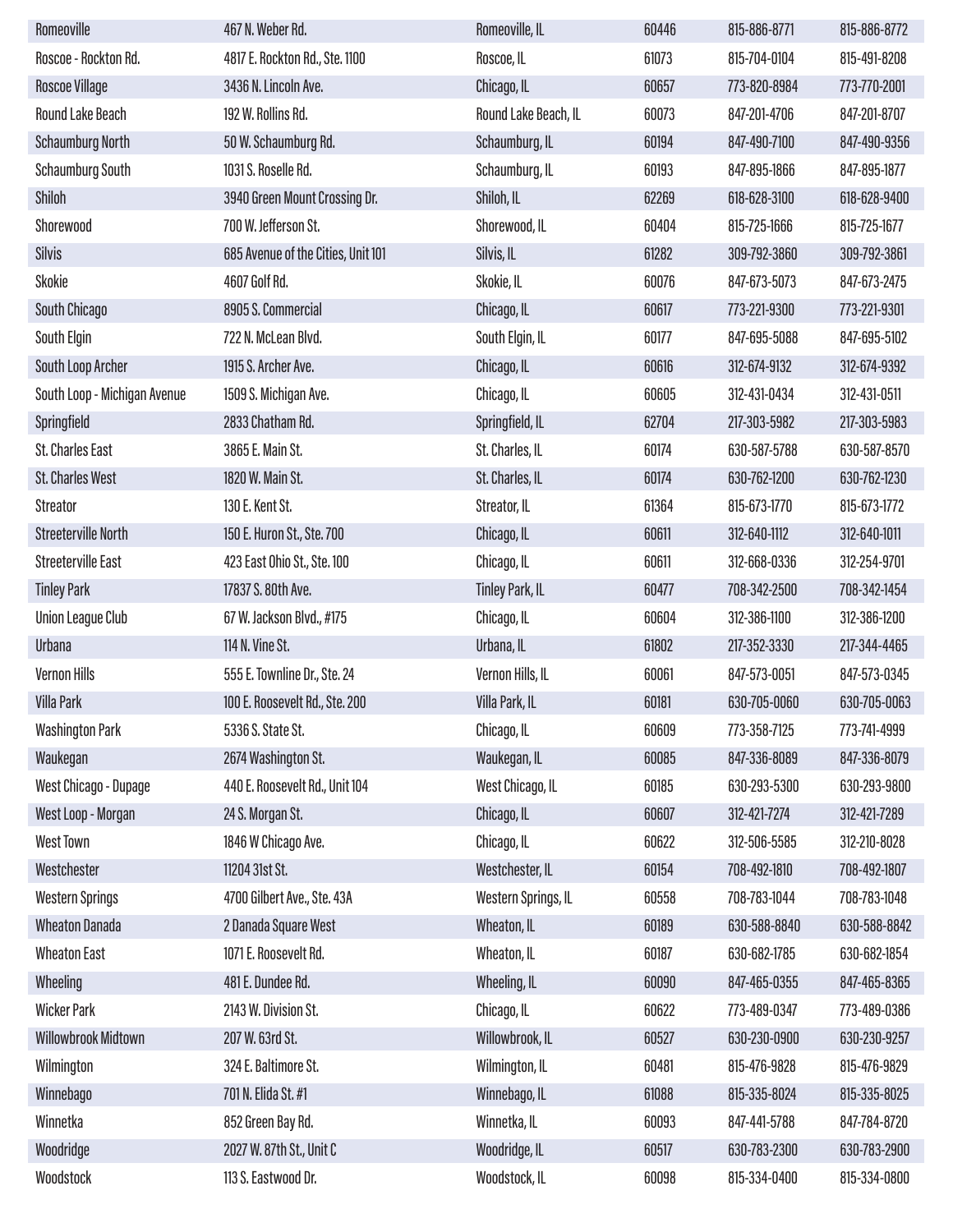| <b>Wrigleyville North</b>           | 3922 N. Sheridan Rd.                  | Chicago, IL            | 60613           | 773-327-0040        | 773-327-0050      |
|-------------------------------------|---------------------------------------|------------------------|-----------------|---------------------|-------------------|
| Zion                                | 2723 Sheridan Rd., Ste. D             | Zion, IL               | 60099           | 847-794-4532        | 847-794-4533      |
| <b>Indiana</b>                      | <b>Address</b>                        | <b>City, State</b>     | <b>Zip Code</b> | <b>Phone Number</b> | <b>Fax Number</b> |
| Anderson                            | 4227 S. Scatterfield Rd.              | Anderson, IN           | 46013           | 765-442-4200        | 765-442-4201      |
| Avon                                | 10940 E. U.S. Hwy. 36 (Rockville Rd.) | Avon, IN               | 46123           | 317-808-7000        | 317-808-7001      |
| <b>Bloomington East</b>             | 1155 S. College Mall Rd., Ste. A      | <b>Bloomington, IN</b> | 47401           | 812-558-3356        | 812-558-3377      |
| <b>Bloomington West</b>             | 533 S. Landmark, Ste. A               | <b>Bloomington, IN</b> | 47403           | 812-668-1880        | 812-668-1881      |
| Brownsburg                          | 7249 Arbuckle Cmns., Ste. A           | Brownsburg, IN         | 46112           | 317-286-2388        | 317-999-9650      |
| Carmel                              | 12505 Old Meridian St., Ste. 150      | Carmel, IN             | 46032           | 317-819-9500        | 317-819-9501      |
| Castleton                           | 5265 E. 82nd Street. Ste. 200         | Castleton, IN          | 46250           | 317-542-3723        | 317-999-9660      |
| <b>Center Grove</b>                 | 5883 N. State Rd. 135                 | Greenwood, IN          | 46143           | 317-550-3409        | 317-550-3413      |
| Columbus                            | 1639 N. National Rd.                  | Columbus, IN           | 47201           | 812-669-1687        | 812-775-1035      |
| Crawfordsville                      | 1575 S US Hwy. 231                    | Crawfordsville, IN     | 47933           | 765-230-3539        | 765-267-2156      |
| <b>Crown Point</b>                  | 300 E. 109th Ave.                     | Crown Point, IN        | 46307           | 219-662-2400        | 219-662-2450      |
| Dyer                                | 151 Joliet St.                        | Dyer, IN               | 46311           | 219-864-0290        | 219-864-0376      |
| Elkhart                             | 4024 Elkhart Rd., Unit 161001         | Goshen, IN             | 46525           | 574-501-3222        | 574-346-0169      |
| <b>Fishers</b>                      | 8235 E. 116th St., #220               | Fishers, IN            | 46038           | 317-813-2100        | 317-813-2101      |
| <b>Fishers East</b>                 | 11780 Olio Rd., Ste. 100              | Fishers East, IN       | 46037           | 317-594-1800        | 317-594-8500      |
| Fort Wayne - Dupont Rd.             | 2892 E. Dupont Rd.                    | Fort Wayne, IN         | 46825           | 260-222-7065        | 260-247-7065      |
| Fort Wayne - Stellhorn Rd.          | 5958 Stellhorn Rd.                    | Fort Wayne, IN         | 46815           | 260-209-1337        | 260-247-7115      |
| Fort Wayne - Illinois Rd.           | 4826 Illinois Rd.                     | Fort Wayne, IN         | 46804           | 260-209-1340        | 260-247-7112      |
| Franklin                            | 1057 W. Jefferson St.                 | Franklin, IN           | 46131           | 317-668-0526        | 317-315-8755      |
| Gary                                | 3229 Broadway, #112                   | Gary, IN               | 46409           | 219-980-0167        | 219-980-0198      |
| Geist                               | 11725 Fox Rd.                         | Indianapolis, IN       | 46236           | 317-855-6500        | 317-855-6501      |
| Greencastle                         | 1003 Mill Pond Ln., Ste. C            | Greencastle, IN        | 46135           | 765-653-8494        | 765-653-7835      |
| Greenfield                          | 1563 N. State St.                     | Greenfield, IN         | 46140           | 317-467-5700        | 317-467-5701      |
| Greensburg                          | 420 E. Freeland Rd.                   | Greensburg, IN         | 47240           | 812-815-4008        | 812-800-9004      |
| Greenwood                           | 1273 N. Emerson Ave., #E              | Greenwood, IN          | 46143           | 317-807-0770        | 317-807-0771      |
| Hammond                             | 1940 165th St., Ste. 800              | Hammond, IN            | 46320           | 219-803-3880        | 219-803-3881      |
| Highland                            | 21 U.S. Hwy. 41                       | Schererville, IN       | 46375           | 219-923-4832        | 219-923-4838      |
| <b>Indianapolis Broad Ripple</b>    | 6280 N. College Ave., Ste. 300        | Indianapolis, IN       | 46220           | 317-251-0500        | 317-251-0600      |
| Indianapolis - Eagle Creek          | 5550 Lafayette Rd., Ste. 200          | Indianapolis, IN       | 46254           | 317-808-8780        | 317-559-0302      |
| <b>Indianapolis Monument Circle</b> | 15 E. Market St.                      | Indianapolis, IN       | 46204           | 317-423-0222        | 317-423-3506      |
| Indianapolis Warren                 | 10935 E. Washington St., Ste. F       | Indianapolis, IN       | 46229           | 317-671-8499        | 317-671-8501      |
| Indianapolis - W 86th St            | 2902 W. 86th St., Ste. 60             | Indianapolis, IN       | 46268           | 317-396-0870        | 317-559-6369      |
| Kokomo                              | 1932 S. Dixon Rd.                     | Kokomo, IN             | 46902           | 765-626-9700        | 765-626-9701      |
| La Porte                            | 2338 N.U.S. 35                        | La Porte, IN           | 46350           | 219-325-0060        | 219-325-9919      |
| Lafayette                           | 210 S. Creasy Ln., Ste. 2160          | Lafayette, IN          | 47905           | 765-607-6918        | 765-421-6610      |
| Lebanon                             | 1519 W. South St. Ste. 300            | Lebanon, IN            | 46052           | 765-335-3355        | 765-485-9073      |
| Lowell                              | 1114 E. Commercial Ave.               | Lowell, IN             | 46356           | 219-690-1048        | 219-690-1047      |
| Marion, IN                          | 3105 S Western Ave.                   | Marion, IN             | 46953           | 765-733-0050        | 765-293-8032      |
| <b>Martinsville</b>                 | 640 Birk Rd.                          | Martinsville, IN       | 46151           | 765-558-2001        | 765-343-8093      |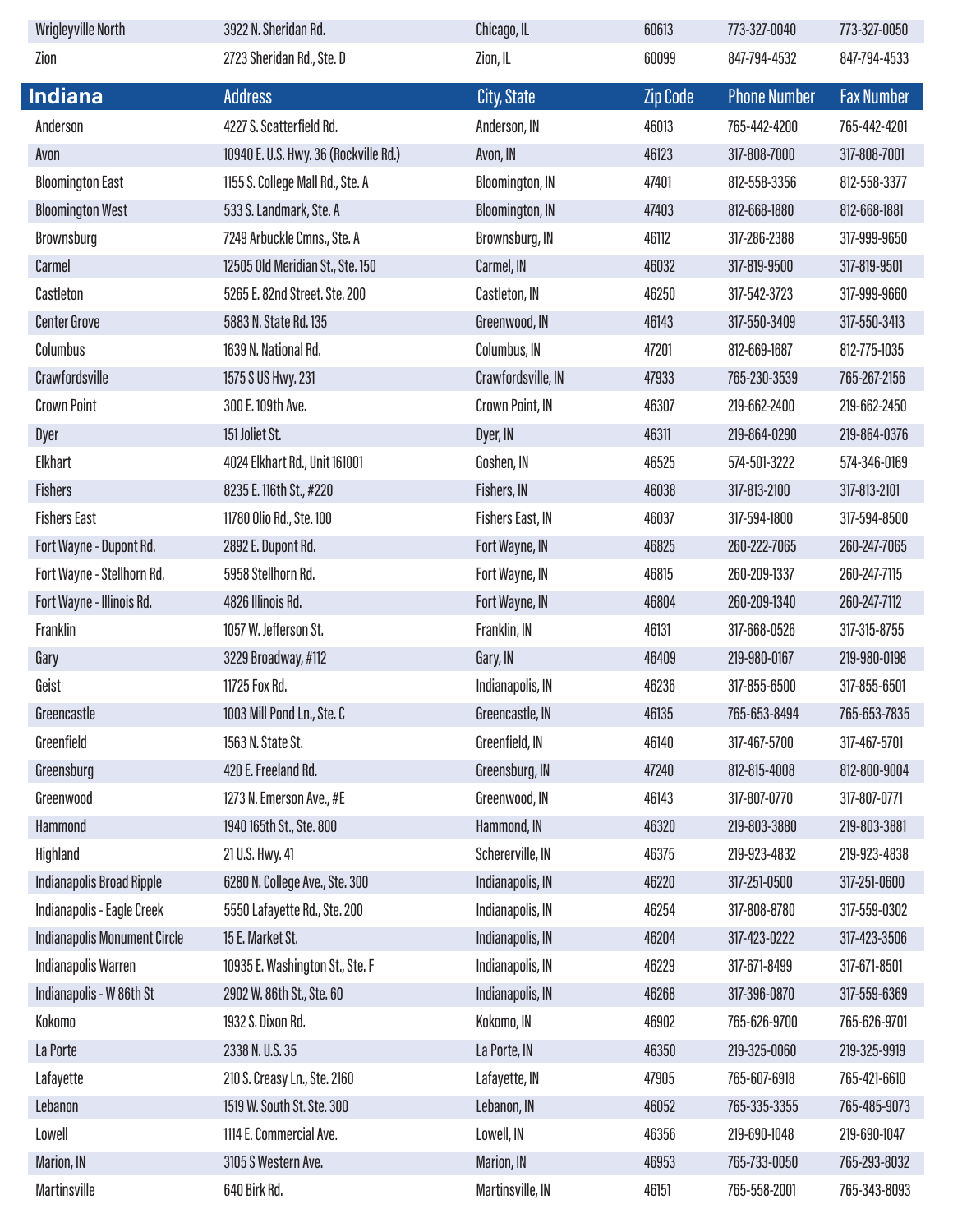| Merrillville                           | 510 E. 81st Ave., Unit 2          | Merrillville, IN        | 46410             | 219-791-0494        | 219-791-0490      |
|----------------------------------------|-----------------------------------|-------------------------|-------------------|---------------------|-------------------|
| <b>Michigan City</b>                   | 3939 S. Franklin St., Ste. 1      | Michigan City, IN       | 46360             | 219-214-4060        | 219-214-4061      |
| Mishawaka                              | 5325 Grape Rd., Ste. C            | Mishawaka, IN           | 46545             | 574-404-8405        | 574-314-9034      |
| Mooresville-Camby                      | 10302 Prosperity Circle, Ste. 101 | Camby, IN               | 46113             | 317-548-4172        | 317-548-8308      |
| <b>Munster</b>                         | 7967 Calumet Ave.                 | Munster, IN             | 46321             | 219-513-0092        | 219-513-0280      |
| Muncie                                 | 3911 W. Clara Ln.                 | Muncie, IN              | 47304             | 765-587-0241        | 765-245-9833      |
| Noblesville (37/Cumberland)            | 15887 Cumberland Rd., Ste. 103    | Noblesville, IN         | 46060             | 317-674-1700        | 317-674-1701      |
| Noblesville (Hazel Dell/146th)         | 14765 Hazel Dell Xing., Ste 1000  | Noblesville, IN         | 46062             | 317-218-0180        | 317-779-0229      |
| Plainfield                             | 1070 W. Main St., Ste. 185        | Plainfield, IN          | 46168             | 317-268-9000        | 317-268-9001      |
| Schererville                           | 1505 U.S. Hwy. 41                 | Schererville, IN        | 46375             | 219-322-5560        | 219-322-1549      |
| <b>South Bend</b>                      | 411 E. Ireland Rd., Ste. 400      | South Bend, IN          | 46614             | 574-231-8950        | 574-231-8955      |
| Southport                              | 7007 U.S. 31 South, Ste. F        | Indianapolis, IN        | 46227             | 317-927-8397        | 317-559-0059      |
| St. John                               | 10081 Wicker Ave., #4             | St. John, IN            | 46373             | 219-627-6445        | 219-351-1803      |
| <b>Terre Haute - Downtown</b>          | 516 Wabash Ave.                   | Terre Haute, IN         | 47807             | 812-645-7665        | 812-248-8001      |
| <b>Terre Haute East</b>                | 2155 S. State Rd. 46              | Terre Haute, IN         | 47803             | 812-618-0651        | 812-618-0259      |
| Seymour                                | 1940 E Tipton St., Ste. C         | Seymour, IN             | 47274             | 812-271-0042        | 812-248-8002      |
| Valparaiso North                       | 2904 N. Calumet Ave.              | Valparaiso, IN          | 46383             | 219-462-1020        | 219-462-1043      |
| Valparaiso South                       | 2307 Laporte Ave., Ste. 5         | Valparaiso, IN          | 46383             | 219-477-4500        | 219-477-4567      |
| <b>West Lafayette</b>                  | 1044 Sagamore Pkwy. W., Unit A    | West Lafayette, IN      | 47906             | 765-250-4445        | 765-463-7664      |
| Westfield                              | 956 Tournament Trail              | Westfield, IN           | 46074             | 317-399-5004        | 317-896-1900      |
| Whitestown                             | 6848 Whitestown Parkway, Ste. 200 | Zionsville, IN          | 46077             | 317-489-0921        | 317-766-9091      |
|                                        |                                   |                         |                   |                     |                   |
| Zionsville                             | 11145 N. Michigan Rd.             | Zionsville, IN          | 46077             | 317-732-2700        | 317-732-2701      |
| lowa                                   | <b>Address</b>                    |                         |                   | <b>Phone Number</b> | <b>Fax Number</b> |
| Adel                                   | 513 Nile Kinnick S. Ste., A       | City, State<br>Adel, IA | Zip Code<br>50003 | 515-219-3118        | 515-219-9040      |
| Altoona                                | 3160 8th St. SW, Ste. M&N         | Altoona, IA             | 50009             | 515-967-4580        | 515-967-4899      |
| <b>Ankeny North</b>                    | 1604 NW State St., Ste. 102       | Ankeny, IA              | 50023             | 515-965-4594        | 515-965-4448      |
| <b>Ankeny South</b>                    | 1510 SW Oralabor Rd., Ste. F      | Ankeny, IA              | 50023             | 515-963-5550        | 515-963-5551      |
| <b>Belle Plaine</b>                    | 509 13th St., Ste. B              | <b>Belle Plaine, IA</b> | 52208             | 319-434-6150        | 319-434-6188      |
| <b>Bettendorf</b>                      | 3252 Ridge Point                  | Bettendorf, IA          | 52722             | 563-332-4995        | 563-332-4950      |
| Carlisle                               | 840 School St., Ste. A            | Carlisle, IA            | 50047             | 515-505-3205        | 515-514-1608      |
| <b>Cedar Falls</b>                     | 1710 W. 1st St., Ste. D           | Cedar Falls, IA         | 50613             | 319-273-8988        | 319-273-8992      |
| <b>Cedar Falls South-Prairie Lakes</b> | 912 Viking Rd., Ste. 101          | Cedar Falls, IA         | 50613             | 319-449-6055        | 319-449-6054      |
| <b>Cedar Rapids Northeast</b>          | 5300 Fountains Dr., Ste. 106      | Cedar Rapids, IA        | 52411             | 319-378-6958        | 319-378-6938      |
| <b>Cedar Rapids Southwest</b>          | 3720 Queen Ct. SW, Ste. I         | Cedar Rapids, IA        | 52404             | 319-364-0300        | 319-364-4043      |
| <b>Clear Lake</b>                      | 7 S. 8th St., Ste. C              | Clear Lake, IA          | 50428             | 641-357-1003        | 641-357-1005      |
| <b>Council Bluffs</b>                  | 301 W. Broadway, Ste. 100         | Council Bluffs, IA      | 51503             | 712-322-9688        | 712-322-1299      |
| Council Bluffs - Lake Manawa           | 3134 Manawa Centre Dr.            | Council Bluffs, IA      | 51501             | 712-308-8038        | 712-524-1055      |
| Creston                                | 600 W. Taylor St., Ste. 2A        | Creston, IA             | 50801             | 641-316-2089        | 641-316-2090      |
| Davenport                              | 4730 Elmore Ave., #1              | Davenport, IA           | 52807             | 563-362-3709        | 563-355-9500      |
| <b>East Des Moines</b>                 | 2918 E. University Ave.           | Des Moines, IA          | 50317             | 515-265-8272        | 515-265-0176      |
| <b>Forest City</b>                     | 605 E. J St., #200                | Forest City, IA         | 50436             | 641-585-1550        | 641-585-1551      |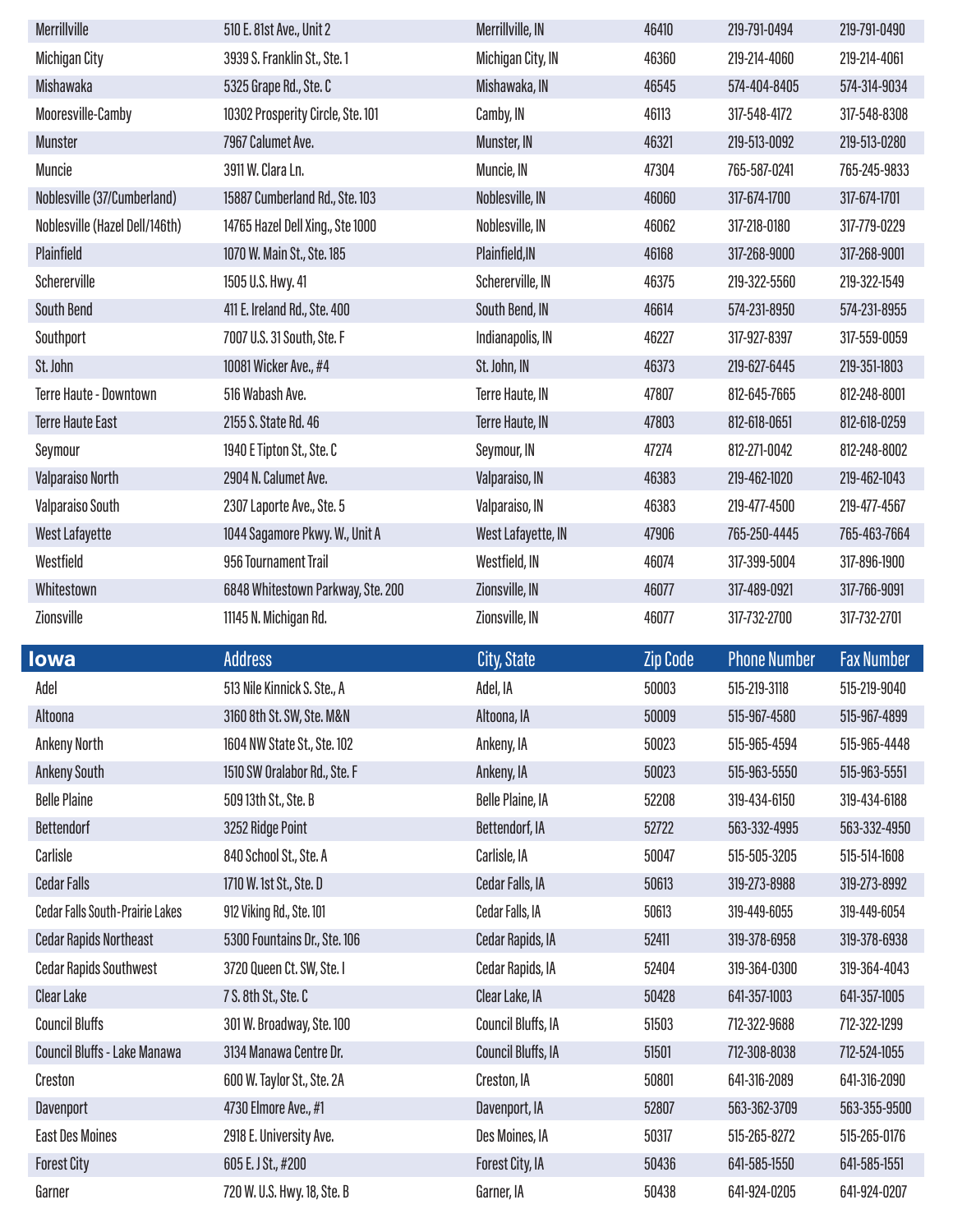| Grimes                                              | 241 SE Destination Dr., Unit #200           | Grimes, IA                             | 50111           | 515-986-5190                 | 515-986-5194                 |
|-----------------------------------------------------|---------------------------------------------|----------------------------------------|-----------------|------------------------------|------------------------------|
| Indianola                                           | 1709 N. Jefferson Way, #100                 | Indianola, IA                          | 50125           | 515-962-9272                 | 515-962-9282                 |
| Ingersoll                                           | 1704 Ingersoll Ave., Ste. 101               | Des Moines, IA                         | 50309           | 515-282-4560                 | 515-282-4570                 |
| lowa City Downtown                                  | 314 S. Madison St.                          | lowa City, IA                          | 52240           | 319-248-0373                 | 319-569-8238                 |
| <b>Iowa City East</b>                               | 503 Westbury Dr., Ste. 3                    | lowa City, IA                          | 52245           | 319-337-4325                 | 319-337-0608                 |
| lowa City West                                      | 779 Mormon Trek Blvd.                       | lowa City, IA                          | 52246           | 319-248-2020                 | 319-248-2021                 |
| <b>Marion</b>                                       | 27917th Ave., Ste. 200                      | Marion, IA                             | 52302           | 319-302-9910                 | 319-302-1200                 |
| <b>Mason City East</b>                              | 461 S. Illinois Ave.                        | Mason City, IA                         | 50401           | 641-423-6279                 | 641-423-6707                 |
| <b>Mason City West</b>                              | 2504 4th St. SW                             | Mason City, IA                         | 50401           | 641-421-8584                 | 641-421-8588                 |
| <b>Mount Pleasant</b>                               | 271 E. Monroe St., Ste. 2                   | Mount Pleasant, IA                     | 52641           | 319-553-5950                 | 319-385-1700                 |
| North Liberty                                       | 3286 Crosspark Rd., Ste. 101                | Coralville, IA                         | 52241           | 319-449-6052                 | 319-449-6053                 |
| Norwalk                                             | 1850 Sunset Dr., Ste. 102                   | Norwalk, IA                            | 50211           | 515-953-1310                 | 515-953-1322                 |
| <b>South Ankeny</b>                                 | 1510 SW. Oralabor Rd., Ste. F               | Ankeny, IA                             | 50023           | 515-963-5550                 | 773-561-6824                 |
| <b>South Des Moines</b>                             | 2619 SW 9th St., Ste. #103                  | Des Moines, IA                         | 50315           | 515-953-6911                 | 515-953-6913                 |
| St. Ansgar                                          | 708 E. 4th St.                              | St. Ansgar, IA                         | 50472           | 641-954-3335                 | 641 244 3999                 |
| Urbandale                                           | 8000 Douglas Ave.                           | Urbandale, IA                          | 50322           | 515-251-3700                 | 515-251-3733                 |
| <b>Waterloo North</b>                               | 1111 Ansborough Ave.                        | Waterloo, IA                           | 50701           | 319-433-0130                 | 319-433-0131                 |
| <b>Waterloo South</b>                               | 1655 E. San Marnan Dr., Ste. A              | Waterloo, IA                           | 50702           | 319-433-4750                 | 319-433-0355                 |
| Waukee                                              | 452 SE University Ave.                      | Waukee, IA                             | 50263           | 515-987-0465                 | 515-987-0929                 |
| <b>Waukee North</b>                                 | 128 W. Hickman Rd.                          | Waukee, IA                             | 50263           | 515-309-1819                 | 515-309-1834                 |
| Waverly                                             | 155 Cedar River Pkwy., Ste. 101             | Waverly, IA                            | 50677           | 319-483-0002                 | 319-569-0143                 |
|                                                     |                                             |                                        |                 |                              |                              |
| <b>West Davenport</b>                               | 2178 W. Kimberly Rd., Ste. 10               | Davenport, IA                          | 52806           | 563-279-0100                 | 563-279-1168                 |
| <b>West Des Moines</b>                              | 5045 Bentley Dr Ste 190                     | West Des Moines, IA                    | 50265           | 515-226-1616                 | 515-226-1620                 |
|                                                     |                                             |                                        |                 |                              |                              |
| Kansas                                              | <b>Address</b>                              | <b>City, State</b>                     | <b>Zip Code</b> | <b>Phone Number</b>          | <b>Fax Number</b>            |
| Lawrence                                            | 2540 Iowa St., Suite A                      | Lawrence, KS                           | 66046<br>66215  | 785-371-9721<br>913-262-3457 | 785-592-6900<br>913-229-9802 |
| Lenexa<br><b>Mission</b>                            | 14900 W 87th St. Pkwy<br>5921 Johnson Drive | Lenexa, KS                             | 66202           | 913-359-0700                 | 913-354-0512                 |
|                                                     | 141 S. Parker St.                           | Mission, KS                            | 66061           | 913-440-0992                 | 913-320-2282                 |
| Olathe (Santa Fe/K-7)<br>Overland Park 95th/Antioch | 9544 Antioch Rd.                            | Olathe, KS                             | 66212           | 913-396-6756                 | 913-871-7132                 |
| Overland Park 135th/Metcalf                         | 7212 W 135th St.                            | Overland Park, KS<br>Overland Park, KS | 66223           | 913-275-5343                 | 913-214-3886                 |
| <b>Prairie Village</b>                              | 6911 Tomahawk Rd.                           | Prairie Village, KS                    | 66208           | 913-871-6291                 | 913-871-7633                 |
| Shawnee                                             | 11207 Shawnee Mission Pkwy.                 | Shawnee, KS                            | 66203           | 913-275-5751                 | 913-320-2217                 |
|                                                     |                                             |                                        |                 |                              |                              |
| <b>Kentucky</b>                                     | <b>Address</b>                              | City, State                            | <b>Zip Code</b> | <b>Phone Number</b>          | <b>Fax Number</b>            |
| Lextington - Downtown                               | 630 Euclid Ave., Ste. 140                   | Lexington, KY                          | 40502           | 859-303-9980                 | 859-303-9830                 |
| Lexington - Leestown                                | 129 Towne Center Dr., Ste. 129              | Lexington, KY                          | 40511           | 859-977-9499                 | 859-963-3005                 |
| Lexington - Richmond Road                           | 2703 Richmond Rd., Ste. 130                 | Lexington, KY                          | 40509           | 859-687-6815                 | 859-788-5258                 |
| Louisville - Fern Creek                             | 6511 Bardstown Rd.                          | Louisville, KY                         | 40291           | 502-795-1770                 | 502-537-6177                 |
| Louisville - Middletown                             | 12935 Shelbyville Rd., Ste. 107             | Louisville, KY                         | 40243           | 502-792-8900                 | 502-537-6378                 |
| Louisville - St. Matthews                           | 6413 New Dutchmans Pkwy.                    | Louisville, KY                         | 40205           | 502-694-3500                 | 502-537-6377                 |
| <b>Michigan</b>                                     | <b>Address</b>                              | City, State                            | Zip Code        | <b>Phone Number</b>          | <b>Fax Number</b>            |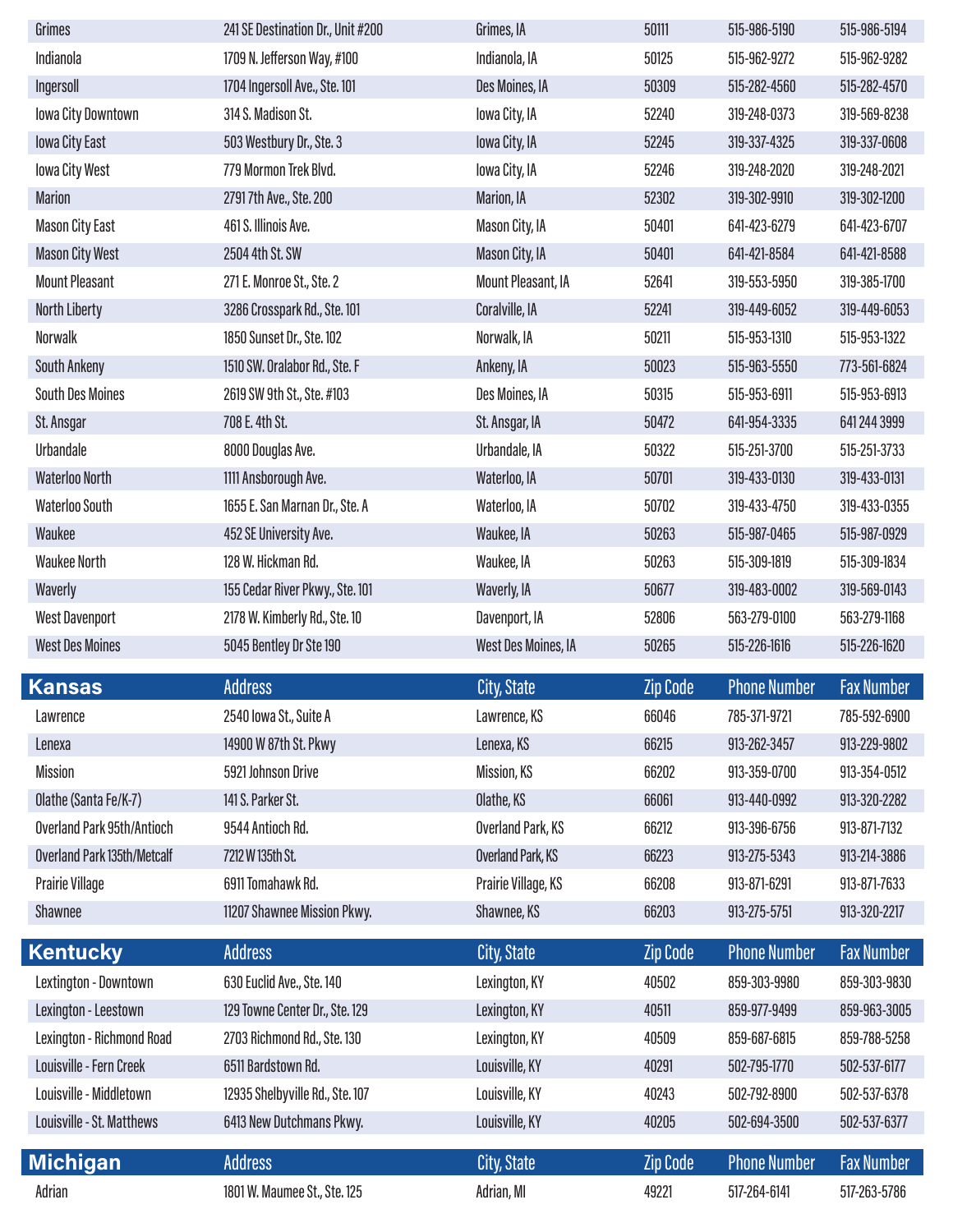| <b>Allen Park</b>              | 16910 Southfield Rd.                 | Allen Park, MI              | 48101 | 313-637-9601 | 313-725-9305 |
|--------------------------------|--------------------------------------|-----------------------------|-------|--------------|--------------|
| Ann Arbor                      | 2570 Jackson Ave., Ste. C            | Ann Arbor, MI               | 48103 | 734-823-7820 | 734-823-7821 |
| <b>Battle Creek - Lakeview</b> | 890 W. Columbia Ave., Ste. A         | <b>Battle Creek, MI</b>     | 49015 | 269-261-0916 | 269-224-9582 |
| <b>Bloomfield Hills</b>        | 1940 S. Telegraph Rd.                | <b>Bloomfield Hills, MI</b> | 48302 | 248-409-0490 | 248-409-0491 |
| <b>Brighton</b>                | 8491 W. Grand River Ave., #600       | <b>Brighton, MI</b>         | 48116 | 810-225-1187 | 810-225-1284 |
| Brooklyn                       | 250 S. Main St., Ste. 4              | Brooklyn, MI                | 49230 | 517-592-8695 | 517-446-0529 |
| Canton                         | 43715 Ford Rd                        | Canton, MI                  | 48187 | 734-656-2546 | 734-636-9463 |
| Chesterfield                   | 50912 Gratiot Ave.                   | Chesterfield, MI            | 48051 | 586-200-6603 | 586-200-6604 |
| Clarkston                      | 7083 Dixie Hwy.                      | Clarkston, MI               | 48346 | 248-620-8980 | 248-620-9397 |
| Clinton                        | 1671 W. Michigan Ave., Ste. D        | Clinton, MI                 | 49236 | 517-456-7923 | 517-456-7924 |
| Coldwater                      | 398 N. Willowbrook Rd., Ste. A & B   | Coldwater, MI               | 49036 | 517-781-5300 | 517-278-2258 |
| <b>Commerce Township</b>       | 3050 Union Lake Rd., Ste. 3C         | Commerce Township, MI       | 48382 | 248-363-8267 | 248-363-8367 |
| <b>Dearborn</b>                | 22435 Michigan Ave.                  | Dearborn, MI                | 48124 | 313-637-9599 | 313-771-9836 |
| <b>Dearborn Heights</b>        | 26945 Ford Rd.                       | Dearborn Heights, MI        | 48127 | 313-254-4873 | 313-264-0784 |
| <b>Detroit Downtown</b>        | 200 Renaissance Ctr., Ste. 1202      | Detroit, MI                 | 48243 | 313-334-4302 | 313-307-0099 |
| <b>Dundee</b>                  | 119 Waterstradt-Commerce Dr., Ste. 1 | Dundee, MI                  | 48131 | 734-823-7900 | 734-529-3994 |
| <b>East Lansing</b>            | 1595 W Lake Lansing Rd., Ste. 130    | East Lansing, MI            | 48823 | 517-333-6692 | 517-333-6705 |
| <b>Eaton Rapids</b>            | 1415-B S. Main St.                   | Eaton Rapids, MI            | 48827 | 517-781-4999 | 517-663-2506 |
| <b>Farmington Hills</b>        | 23311 Orchard Lake Rd.               | <b>Farmington Hills, MI</b> | 48336 | 248-474-5516 | 248-474-5519 |
| Fenton                         | 3401 Owen Rd., Ste. 400              | Fenton, MI                  | 48430 | 810-215-0225 | 810-390-0031 |
| Ferndale                       | 23066 Woodward Ave.                  | Ferndale, MI                | 48220 | 248-630-3937 | 248-630-3938 |
| <b>Grand Rapids - Cascade</b>  | 5925 28th St. SE                     | Grand Rapids, MI            | 49546 | 616-977-5700 | 616-942-7100 |
| Grand Rapids - Grandville      | 3819 Rivertown Pkwy. SW, Ste. 100    | Grand Rapids, MI            | 49418 | 616-818-0018 | 616-278-1451 |
| Grand Rapids - Kentwood        | 6333 Kalamazoo Ave. SE, Ste. 600     | Grand Rapids, MI            | 49508 | 616-649-1577 | 616-710-3019 |
| Grand Rapids - Knapp's Corner  | 1600 E. Beltline Ave. NE, Ste. 301   | Grand Rapids, MI            | 49525 | 616-818-0586 | 616-818-0587 |
| Grand Rapids - Walker/Standale | 2807 Lake Michigan Dr. NW, Ste. 1    | Grand Rapids, MI            | 49504 | 616-828-1326 | 616-228-9578 |
| <b>Grosse Pointe</b>           | 20873 Mack Ave.                      | Grosse Pointe Woods, MI     | 48236 | 313-466-7884 | 313-464-0001 |
| Hamburg                        | 10020 Professional Center Dr.        | Hamburg, MI                 | 48139 | 810-893-7623 | 810-893-7624 |
| Hillsdale                      | 16 W. Carleton St., Ste. 1           | Hillsdale, MI               | 49242 | 517-439-2376 | 517-439-2379 |
| Howell                         | 1485 N. Michigan Ave., Ste. 100      | Howell, MI                  | 48843 | 517-545-5880 | 517-545-5887 |
| Hudson                         | 325 Railroad St., Ste. B             | Hudson, MI                  | 49247 | 517-448-2035 | 517-448-2113 |
| <b>Jackson Northwest</b>       | 2973 Springport Rd.                  | Jackson, MI                 | 49201 | 517-435-3461 | 517-768-9951 |
| Jackson Southeast              | 3510 Page Ave.                       | Jackson, MI                 | 49203 | 517-781-5130 | 517-781-5131 |
| <b>Kalamazoo</b>               | 4602 W Main St.                      | Kalamazoo, MI               | 49006 | 269-290-1992 | 269-443-8094 |
| Lansing                        | 4324 W. Saginaw Hwy., Ste. A         | Lansing, MI                 | 48917 | 517-220-6059 | 517-208-1803 |
| Livonia                        | 17102 Farmington Rd.                 | Livonia, MI                 | 48152 | 734-367-4207 | 734-436-0397 |
| Macomb                         | 51242 Romeo Plank                    | Macomb, MI                  | 48042 | 586-265-2520 | 586-238-3722 |
| <b>Marshall</b>                | 823 W. Michigan Ave.                 | Marshall, MI                | 49068 | 269-248-4300 | 269-781-5505 |
| <b>Milford</b>                 | 162 S. Milford Rd.                   | Milford, MI                 | 48381 | 248-714-0660 | 248-775-5007 |
| Novi                           | 43443 Grand River Ave., Ste. 200     | Novi, MI                    | 48375 | 248-305-9200 | 248-305-9330 |
| <b>Okemos</b>                  | 2090 Grand River Ave., Ste. C        | Okemos, MI                  | 48864 | 517-827-6550 | 517-208-0162 |
| Plymouth                       | 41576 Ann Arbor Rd. E                | Plymouth, MI                | 48170 | 734-259-2446 | 734-259-2838 |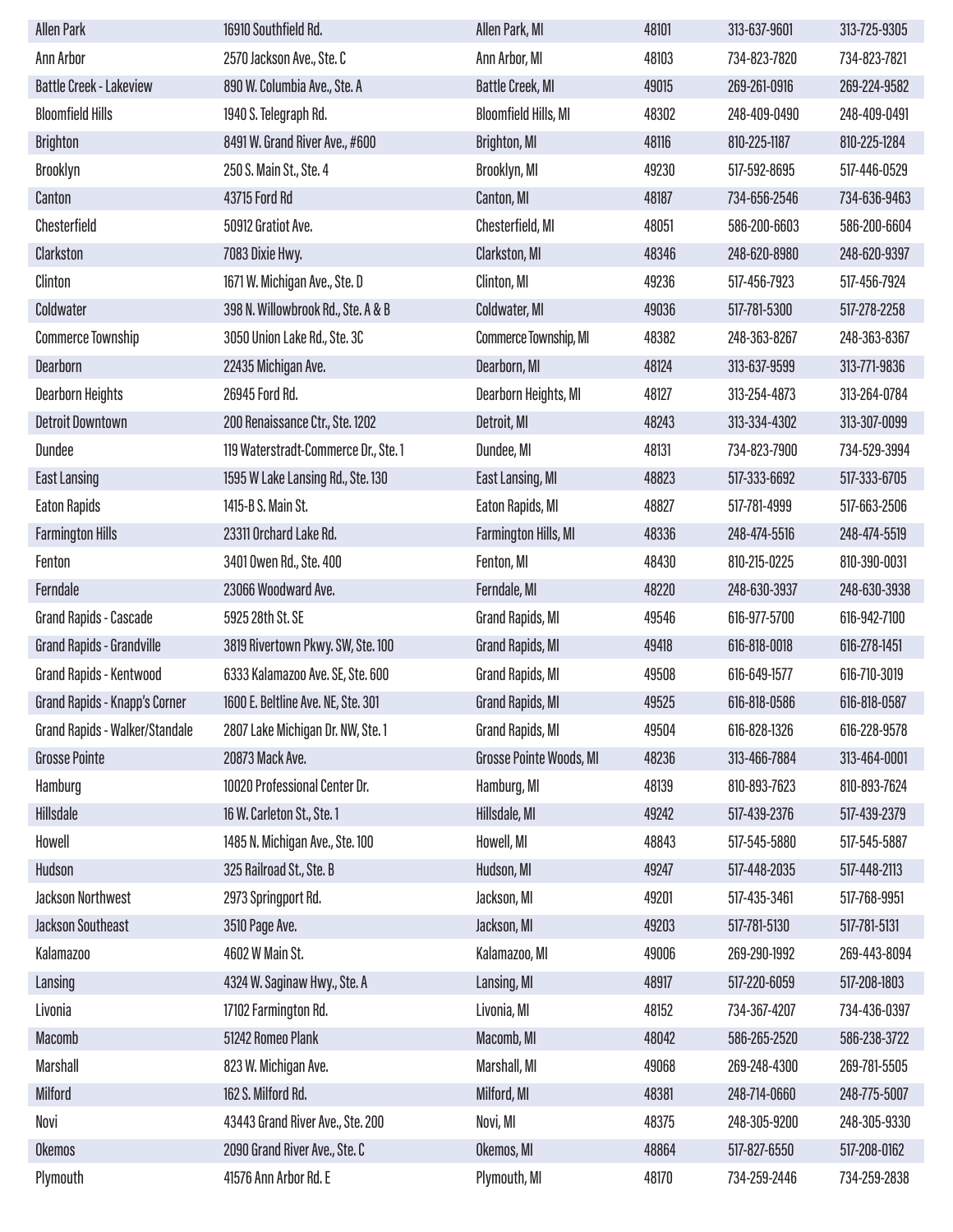| Portage                        | 6778 S. Westnedge Ave., Ste. B     | Portage, MI                          | 49002           | 269-888-5884        | 269-775-6549      |
|--------------------------------|------------------------------------|--------------------------------------|-----------------|---------------------|-------------------|
| Redford                        | 14615 Telegraph Rd.                | Redford, MI                          | 48239           | 313-334-4298        | 313-209-7676      |
| Riverview                      | 17020 Fort St.                     | Riverview, MI                        | 48193           | 734-759-1356        | 734-725-0603      |
| Roseville                      | 30785 Gratiot Ave.                 | Roseville, MI                        | 48066           | 586-200-6601        | 586-200-6602      |
| Royal Oak                      | 29480 Woodward Ave.                | Royal Oak, MI                        | 48073           | 248-541-9121        | 248-541-8386      |
| Shelby Township                | 49443 Van Dyke Ave.                | Shelby Charter Township, MI          | 48317           | 586-580-8460        | 586-210-9626      |
| Southfield                     | 26571 Evergreen Rd.                | Southfield, MI                       | 48076           | 248-639-4804        | 248-639-4805      |
| <b>Sterling Heights</b>        | 38093 Mound Rd.                    | Sterling Hts., MI                    | 48310           | 586-826-4000        | 586-826-4007      |
| Taylor                         | 22606 Northline Rd.                | Taylor, MI                           | 48180           | 734-720-8797        | 734-436-0398      |
| <b>Temperance</b>              | 6654 Lewis Ave.                    | Temperance, MI                       | 48182           | 734-847-1295        | 734-847-1296      |
| <b>Trenton - Woodhaven</b>     | 3343 West Rd.                      | <b>Trenton, MI</b>                   | 48183           | 734-561-0072        | 734-275-2458      |
| Troy                           | 3149 Crooks Rd.                    | Troy, MI                             | 48084           | 248-402-7741        | 248-482-2982      |
| Warren                         | 28514 Dequindre Rd.                | Warren, MI                           | 48092           | 248-658-1231        | 248-970-1064      |
| <b>West Bloomfield</b>         | 1749 Haggerty Rd.                  | <b>Commerce Charter Township, MI</b> | 48390           | 248-987-8947        | 248-653-6695      |
| Westland                       | 761 S. Wayne Rd.                   | Westland, MI                         | 48186           | 734-713-0131        | 734-725-0946      |
| <b>White Lake</b>              | 5951 Highland Rd., Ste. J          | White Lake, MI                       | 48383           | 947-777-0961        | 947-204-5006      |
| Ypsilanti - Ann Arbor          | 4860 Washtenaw Ave., Ste. A        | Ann Arbor, MI                        | 48108           | 734-489-7995        | 734-800-2155      |
| <b>Mississippi</b>             | <b>Address</b>                     | City, State                          | <b>Zip Code</b> | <b>Phone Number</b> | <b>Fax Number</b> |
| Starkville                     | 105 MS Highway 12 W                | Starkville, MS                       | 39759           | 662-546-0900        | 662-238-0799      |
|                                |                                    |                                      |                 |                     |                   |
| Missouri                       | <b>Address</b>                     | City, State                          | <b>Zip Code</b> | <b>Phone Number</b> | <b>Fax Number</b> |
|                                |                                    |                                      |                 |                     |                   |
| Arnold                         | 3950 Vogel Rd.                     | Arnold, MO                           | 63010           | 636-461-0900        | 636-461-0047      |
| <b>Blue Springs</b>            | 210 N 7 Hwy                        | <b>Blue Springs, MO</b>              | 64014           | 816-655-2460        | 816-427-0025      |
| <b>Brentwood</b>               | 2937 S. Brentwood Blvd.            | Brentwood, MO                        | 63144           | 314-961-3804        | 314-961-1147      |
| <b>Bridgeton</b>               | 12468 St. Charles Rock Rd.         | Bridgeton, MO                        | 63044           | 314-739-1123        | 314-739-1173      |
| <b>Bridgeton (Work Center)</b> | 12115 Bridgeton Square Drive       | Bridgeton, MO                        | 63044           | 314-291-8380        | 314-291-7356      |
| <b>Butler Hill</b>             | 4337 Butler Hill Rd., Ste. L       | St. Louis, MO                        | 63128           | 314-487-7000        | 314-487-7001      |
| Cape Girardeau                 | 2136 William St., Ste. 115         | Cape Girardeau, MO                   | 63703           | 573-826-4033        | 573-824-7075      |
| Chesterfield                   | 14825 N. Outer Forty Rd., Ste. 300 | Chesterfield, MO                     | 63017           | 636-812-1211        | 636-812-0159      |
| <b>Chesterfield Valley</b>     | 134 Chesterfield Valley Dr.        | Chesterfield, MO                     | 63005           | 636-812-0094        | 636-812-0152      |
| <b>Central West End</b>        | 4179 Lindell Blvd.                 | St. Louis, MO                        | 63108           | 314-944-0494        | 314-946-9001      |
| Columbia (Work Center)         | 4004 Peach Court, Suite H          | Columbia, MO                         | 65203           | 573-256-8100        | 573-256-8104      |
| Columbia North                 | 2900 Trimble Rd., Ste. 101         | Columbia, MO                         | 65201           | 573-397-7036        | 573-7340730       |
| <b>Des Peres</b>               | 2200 Barrett Station Rd., Ste. 200 | Des Peres, MO                        | 63021           | 314-238-1130        | 314-238-1132      |
| Downtown St. Louis             | 201 N. 7th St.                     | St. Louis, MO                        | 63101           | 314-678-1008        | 314-678-1007      |
| Eldon                          | 301 S Maple St.                    | Eldon, MO                            | 65026           | 573-375-5944        | 573-557-4274      |
| Eureka                         | 217 E. 5th St.                     | Eureka, MO                           | 63025           | 636-549-0151        | 636-549-0152      |
| Farmington                     | 1355 Maple St.                     | Farmington, MO                       | 63640           | 573-756-9900        | 573-756-9988      |
| Fenton                         | 784 Gravois Bluffs Blvd.           | Fenton, MO                           | 63026           | 636-349-8060        | 636-349-9171      |
| <b>Fenton (Work Center)</b>    | 913 Bolger Ct.                     | Fenton, MO                           | 63026           | 636-305-9599        | 636-305-9799      |
| <b>Festus</b>                  | 1300 Veterans Blvd., Ste. C        | Festus, MO                           | 63028           | 636-931-2100        | 636-931-2300      |

I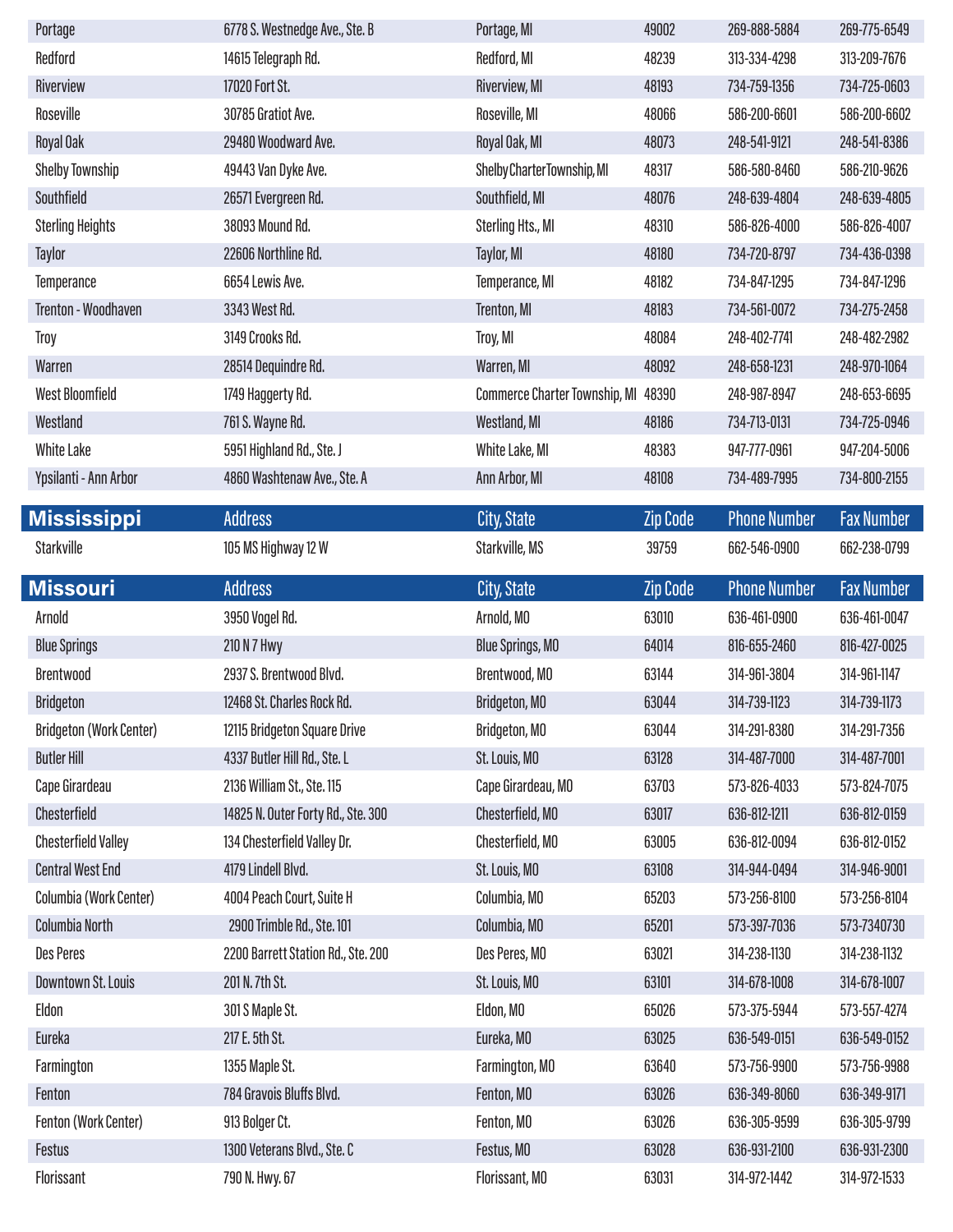| Gladstone                    | 6403 N Prospect Ave. #450          | Gladstone, MO      | 64119    | 816-656-3698        | 816-368-9488      |
|------------------------------|------------------------------------|--------------------|----------|---------------------|-------------------|
| Grandview                    | 12404 S US Highway 71              | Grandview, MO      | 64030    | 816-285-0194        | 816-897-5227      |
| <b>House Springs</b>         | 20 Gravois Station                 | House Springs, MO  | 63051    | 636-375-3300        | 636-375-3306      |
| Independence                 | 4600 S. Noland Rd., Ste. A         | Independence, MO   | 64055    | 816-313-2220        | 816-897-2390      |
| <b>Industrial Center</b>     | 8622 Olive Blvd.                   | Olivette, MO       | 63132    | 314-781-0679        | 314-781-3448      |
| Jefferson City (Work Center) | 3218 West Edgewood Dr.             | Jefferson City, MO | 65109    | 573-634-3815        | 573-634-4483      |
| <b>Jennings</b>              | 8023 W. Florissant Ave., Ste. A    | Jennings, MO       | 63136    | 314-833-1000        | 314-833-1001      |
| Kansas City - Westport       | 4029 Mill St.                      | Kansas City, MO    | 64111    | 816-285-0022        | 816-897-0189      |
| Lake St. Louis               | 6309 Ronald Reagan Dr.             | Lake St. Louis, MO | 63367    | 636-755-4566        | 636-561-0242      |
| Lee's Summit                 | 159 SW Highway 150                 | Lee's Summit, MO   | 64082    | 816-944-3003        | 816-334-0001      |
| Liberty                      | 229 S. Stewart Rd., Ste. E-3       | Liberty, MO        | 64068    | 816-656-3695        | 816-656-3696      |
| <b>O'Fallon North</b>        | 343 Winding Woods Ctr.             | O'Fallon, MO       | 63366    | 636-439-2004        | 636-439-2054      |
| <b>O'Fallon South</b>        | 951 Waterbury Falls Dr.            | O'Fallon, MO       | 63368    | 636-336-0300        | 636-336-0297      |
| <b>Oakville</b>              | 3156 Telegraph Rd.                 | St. Louis, MO      | 63125    | 314-894-8816        | 314-894-8833      |
| Parkville                    | 6366 N Cosby Ave.                  | Kansas City, MO    | 64151    | 816-683-8618        | 816-683-2318      |
| Perryville                   | 1418 W. Saint Joseph St., Ste. 170 | Perryville, MO     | 63775    | 573-513-8170        | 573-547-0006      |
| Rolla                        | 603 S Bishop Ave., Ste. B          | Rolla, MO          | 65401    | 573-202-6537        | 573-426-7001      |
| South City                   | 3726 S. Kingshighway Blvd.         | St. Louis, MO      | 63109    | 314-351-7172        | 314-351-6885      |
| South City (Work Center)     | 3148 S. Kingshighway Blvd.         | St. Louis, MO      | 63139    | 314-664-4448        | 314-664-4415      |
| <b>South County</b>          | 107 Concord Plaza                  | St. Louis, MO      | 63128    | 314-842-2990        | 314-842-5162      |
| South County (Work Center)   | 6925 S. Lindbergh Blvd., Ste. A    | St. Louis, MO      | 63125    | 314-894-8616        | 314-894-8633      |
| St. Charles                  | 2053 Zumbehl Rd.                   | St. Charles, MO    | 63303    | 636-940-2900        | 636-940-2967      |
| <b>St. Peters</b>            | 221 Spencer Rd., Ste. D            | St. Peters, MO     | 63376    | 636-477-9911        | 636-477-9929      |
| Sullivan                     | 107 Progress Dr.                   | Sullivan, MO       | 63080    | 573-860-5901        | 573-860-5903      |
| <b>University City</b>       | 6940 Olive Blvd.                   | St. Louis, MO      | 63130    | 314-781-0679        | 314-781-3448      |
| Waldo                        | 333 E. Gregory Blvd.               | Kansas City, MO    | 64114    | 816-313-8899        | 816-897-2391      |
| Washington                   | 3101 Recreation Dr., Ste. 130      | Washington, MO     | 63090    | 636-239-9979        | 636-239-5442      |
| Wentzville                   | 1832 Wentzville Pkwy.              | Wentzville, MO     | 63385    | 636-327-7110        | 636-327-7135      |
| <b>Nebraska</b>              | <b>Address</b>                     | City, State        | Zip Code | <b>Phone Number</b> | <b>Fax Number</b> |
| Bellevue (Excel PT)          | 2206 Longo Dr., Ste. 211           | Bellevue, NE       | 68005    | 402-291-1963        | 402-291-1966      |
| Central Omaha (Excel PT)     | 7818 Dodge St. (78th & Dodge)      | Omaha, NE          | 68114    | 402-493-6808        | 402-493-6979      |
| <b>East Lincoln</b>          | 200 N. 66th St., Ste. 20           | Lincoln, NE        | 68505    | 402-327-1433        | 402-972-8855      |
| Fremont (Excel PT)           | 3301 E. Elkhorn Dr., Ste. 200      | Fremont, NE        | 68025    | 402-721-0235        | 402-721-6167      |
| Grand Island (Excel PT)      | 603 N. Diers Ave., Ste. 1          | Grand Island, NE   | 68803    | 308-389-4418        | 308-389-4419      |
| Gretna                       | 16918 Morgan Ave., Ste. 11         | Gretna, NE         | 68136    | 402-408-0599        | 402-503-9410      |
| Southwest Lincoln (Excel PT) | 5633 S. 16th St., Ste. 600         | Lincoln, NE        | 68512    | 402-817-1750        | 402-408-3555      |
| Millard (Excel PT)           | 2953 South 168th St., Ste. 100     | Omaha, NE          | 68130    | 402-829-5688        | 402-884-0191      |
| Mutual of Omaha (Excel PT)   | 3301 Dodge St, H01W-207            | Omaha, NE          | 68131    | 402-351-4500        | 402-351-1669      |
| NW Omaha (Excel PT)          | 13110 Birch Drive, Ste. 164        | Omaha, NE          | 68164    | 402-496-4666        | 402-496-1171      |
| North Elkhorn                | 18940 Evans St., Ste. 106          | Elkhorn, NE        | 68022    | 402-408-0507        | 402-298-5370      |
| Omaha 94™ & J (Excel PT)     | 9449 J St. (96th & L St.)          | Omaha, NE          | 68127    | 402-593-7345        | 402-593-0882      |
| <b>Omaha West Center</b>     | 12311 West Center Rd.              | Omaha, NE          | 68144    | 402-408-0384        | 402-973-1186      |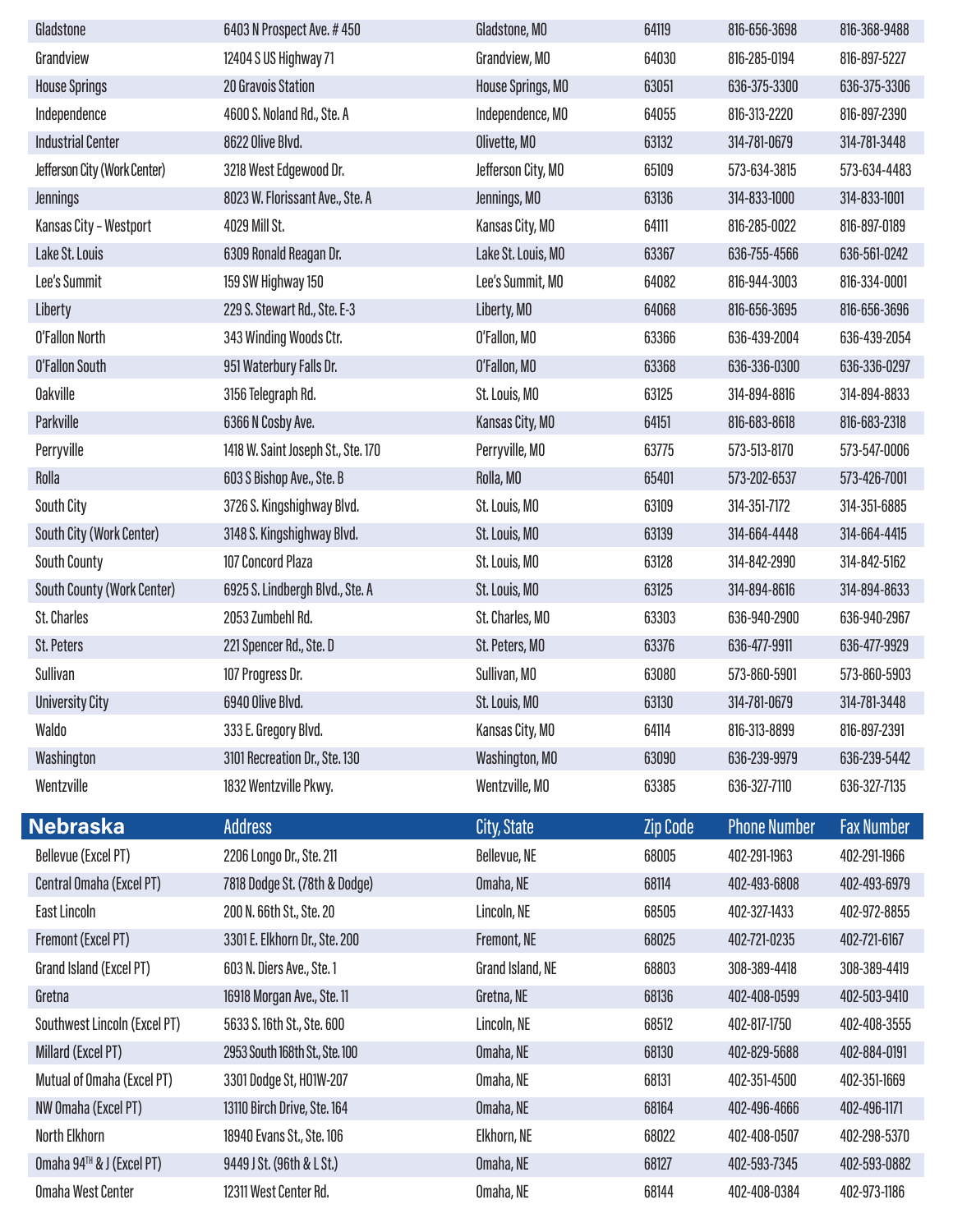| Papillion (Excel PT)                | 1226 N. Washinton St. (84th & Giles)    | Papillion, NE      | 68046           | 402-593-1734        | 402-593-8543      |
|-------------------------------------|-----------------------------------------|--------------------|-----------------|---------------------|-------------------|
| Raymore                             | 2007 W Foxwood Dr., Ste. D              | Raymore, MO        | 64083           | 816-265-8116        | 816-535-2823      |
| South Elkhorn (Excel PT)            | 1303 S. 204th St. (204th & Pacific)     | Elkhorn, NE        | 68022           | 402-933-9111        | 402-933-9188      |
| South Omaha (Excel PT)              | 4620 South 50th St.                     | Omaha, NE          | 68117           | 402-731-1944        | 402-731-5503      |
| <b>Ohio</b>                         | Address                                 | City, State        | <b>Zip Code</b> | <b>Phone Number</b> | <b>Fax Number</b> |
| Centerville                         | 5235 Cornerstone North Blvd.            | Centerville, OH    | 45440           | 937-886-4016        | 937-365-2495      |
| Cincinnati - Oakley                 | 3235 Madison Rd., Ste. A                | Cincinnati, OH     | 45209           | 513-434-9105        | 513-725-0515      |
| Cuyahoga Falls                      | 3461 Hudson Dr.                         | Cuyahoga Falls, OH | 44221           | 234-345-0099        | 234-345-9001      |
| Dayton North                        | 8805 N. Main St., Ste. 110              | Dayton, OH         | 45415           | 937-204-1877        | 937-204-1878      |
| Dayton South                        | 8316 Springboro Pike                    | Miamisburg, OH     | 45342           | 937-204-1880        | 937-204-1879      |
| <b>Delaware</b>                     | 1157 Columbus Pike                      | Delaware, OH       | 43015           | 740-513-4595        | 740-217-1016      |
| Dublin                              | 5060 Bradenton Ave., Ste. C             | Dublin, OH         | 43017           | 614-961-4966        | 614-907-7297      |
| <b>Holland - Springfield</b>        | 7117 Orchard Centre Dr.                 | Holland, OH        | 43528           | 567-297-2050        | 567-297-4023      |
| Kettering - Oakwood                 | 3016 Far Hills Ave.                     | Kettering, OH      | 45429           | 937-886-4275        | 937-886-4278      |
| Loveland                            | 732 Middleton Way, Ste. 102             | Loveland, OH       | 45140           | 513-453-4050        | 513-987-3415      |
| <b>Mariemont</b>                    | 7215 Wooster Pike                       | Cincinnati, OH     | 45227           | 513-250-3070        | 513-964-4009      |
| <b>Maumee</b>                       | 1651 Toll Gate Dr.                      | Maumee, OH         | 43537           | 567-402-0222        | 567-302-8288      |
| Middletown                          | 323 N. Breiel Blvd.                     | Middletown, OH     | 45042           | 513-420-1700        | 513-420-9700      |
| Montgomery                          | 9856 Montgomery Rd., #300               | Cincinnati, OH     | 45242           | 513-898-9022        | 513-216-8339      |
| New Albany                          | 7344 Fodor Rd.                          | New Albany, OH     | 43054           | 614-855-2570        | 614-855-2580      |
| Newark - Granville                  | 1505 Granville Rd.                      | Newark, OH         | 43055           | 740-321-1021        | 740-321-1022      |
| Norton                              | 3300 Greenwich Rd.                      | Norton, OH         | 44203           | 234-813-6600        | 234-813-0003      |
| Pickerington                        | 1797 Hill Rd., Ste. 101                 | Pickerington, OH   | 43147           | 614-494-0140        | 614-494-0141      |
| Powell                              | 10262 Sawmill Pkwy.                     | Powell, OH         | 43065           | 614-791-0700        | 614-791-0702      |
| Springfield                         | 1208 N. Bechtle Ave.                    | Springfield, OH    | 45504           | 937-471-3988        | 937-688-9121      |
| St. Marys                           | 476 Fortman Dr.                         | St. Marys, OH      | 45885           | 419-300-8400        | 419-300-8401      |
| Stow                                | 4301 Kent Rd., Units 34 & 35            | Stow, OH           | 44224           | 330-800-0380        | 330-522-1037      |
| Sunbury                             | 120 W Miller Dr., Ste. B                | Sunbury, OH        | 43074           | 740-936-4944        | 740-936-0251      |
| Sylvania                            | 5577 Monroe St., #1A                    | Sylvania, OH       | 43560           | 419-318-8104        | 419-540-9067      |
| Toledo                              | 4925 Jackman Rd., Unit 34               | Toledo, OH         | 43613           | 567-318-1000        | 567-318-1001      |
| Vandalia                            | 205 W National Rd., Ste. B              | Vandalia, OH       | 45377           | 937-280-0047        | 937-200-1128      |
| <b>West Chester</b>                 | 7592 Cox Ln.                            | West Chester, OH   | 45069           | 513-233-7400        | 513-755-1200      |
| <b>West Chester - Beckett Ridge</b> | 7903 Crossings of Beckett Dr., Ste. 102 | West Chester, OH   | 45069           | 513-454-0490        | 513-572-1419      |
| Westerville                         | 101 Westerville Plaza                   | Westerville, OH    | 43081           | 614-791-8015        | 614-794-3552      |
| <b>Athletico at Wright State</b>    | 725 University Blvd.                    | Fairborn, OH       | 45324           | 937-684-8481        | 937-764-8165      |
| <b>South Dakota</b>                 | <b>Address</b>                          | City, State        | <b>Zip Code</b> | <b>Phone Number</b> | <b>Fax Number</b> |
| Dakota Dunes                        | 317 Dakota Dunes Blvd., Ste. J          | Dakota Dunes, SD   | 57049           | 605-540-4516        | 605-242-0020      |
| <b>Sioux Falls Central</b>          | 815 S. Minnesota Ave.                   | Sioux Falls, SD    | 57104           | 605-231-5586        | 605-231-5587      |
| <b>Sioux Falls East</b>             | 3320 S. Sycamore Ave., Ste. 150         | Sioux Falls, SD    | 57110           | 605-231-5590        | 605-231-5589      |
| Vermillion                          | 440 E. Cherry St.                       | Vermillion, SD     | 57069           | 605-741-0003        | 605-202-6414      |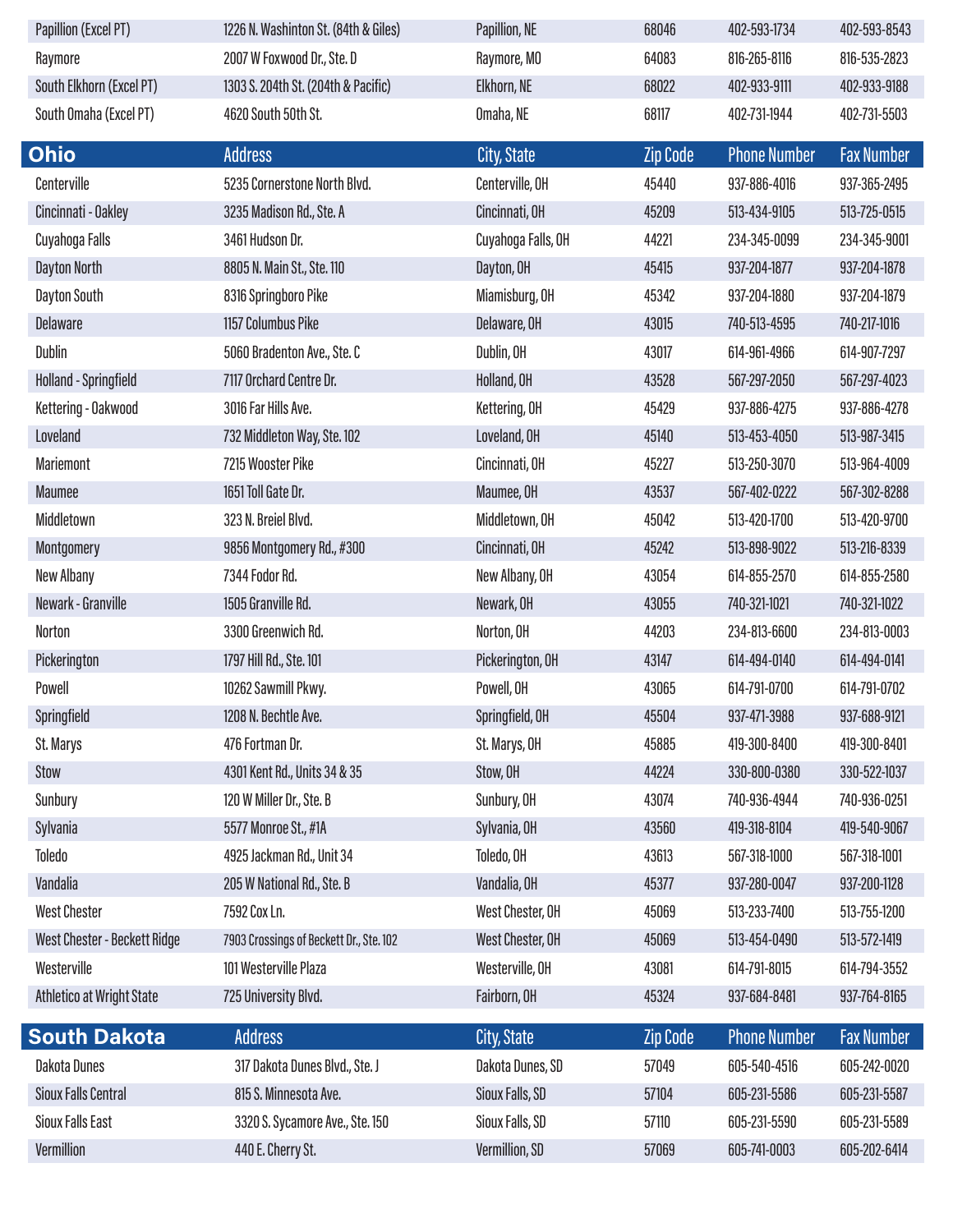| <b>Texas</b>                           | <b>Address</b>                             | City, State         | <b>Zip Code</b> | <b>Phone Number</b> | <b>Fax Number</b> |
|----------------------------------------|--------------------------------------------|---------------------|-----------------|---------------------|-------------------|
| Allen                                  | 1314 W McDermott Dr., Ste. 130             | Allen, TX           | 75013           | 469-656-3004        | 469-393-0032      |
| <b>Athletico at Frisco Hand Center</b> | 3880 Parkwood Dr., Ste. 501                | Frisco, TX          | 75034           | 469-830-9030        | 469-390-0010      |
| Addison                                | 14280 Marsh Ln., Ste. 120                  | Addison, TX         | 75001           | 972-942-2097        | 972-843-9217      |
| <b>Arlington North</b>                 | 2131 N. Collins St.                        | Arlington, TX       | 76001           | 682-282-4685        | 682-219-0575      |
| <b>Arlington West</b>                  | 4407 Little Rd., Ste. 690                  | Arlington, TX       | 76016           | 682-282-4682        | 682-219-0574      |
| Carrollton                             | 4009 Old Denton Rd., Unit #104             | Carrollton, TX      | 75007           | 469-521-9333        | 469-491-1024      |
| Colleyville                            | 5615 Colleyville Blvd., Ste 130            | Colleyville, TX     | 76034           | 817-576-0995        | 817-203-0089      |
| Coppell                                | 230 N. Denton Tap Rd., Ste. 104            | Coppell, TX         | 75019           | 469-702-5972        | 469-420-5266      |
| <b>Dallas Abrams</b>                   | 6411 E. Northwest Hwy., Ste. 180           | Dallas, TX          | 75231           | 214-265-9704        | 214-265-9705      |
| <b>Dallas Downtown</b>                 | 1201 Elm St., Ste. 121                     | Dallas, TX          | 75270           | 469-620-5070        | 469-983-1972      |
| <b>Dallas Preston (Maximum Impact)</b> | 18800 Preston Road, Ste. 110               | Dallas, TX          | 75252           | 469-573-6006        | 469-573-6089      |
| <b>Dallas Richardson</b>               | 7989 Belt Line Rd., Ste 90                 | Dallas, TX          | 75248           | 972-942-2475        | 972-645-0687      |
| <b>Fort Worth - Heritage</b>           | 4560 Heritage Trace Pkwy., Ste. 200        | Fort Worth, TX      | 76244           | 817-697-5742        | 817-204-1043      |
| Fort Worth - Hulen                     | 3314 Hulen St.                             | Fort Worth, TX      | 76107           | 682-382-1832        | 682-268-5575      |
| Fort Worth - Saginaw                   | 1640 Basswood Blvd.                        | Fort Worth, TX      | 76131           | 817-502-6339        | 817-204-1045      |
| Fort Worth - W Berry St. & University  | 2817 W. Berry St.                          | Fort Worth, TX      | 76109           | 682-348-3001        | 682-268-5378      |
| Frisco Legacy-Lebanon                  | 4851 Legacy Drive, Ste. 203                | Frisco, TX          | 75034           | 469-592-6539        | 469-389-3029      |
| Frisco (Teel & Eldorado)               | 2552 Eldorado Parkway                      | Frisco, TX          | 75033           | 469-305-4147        | 469-214-9481      |
| Irving (Maximum Impact)                | 125 N. Mac Arthur                          | Irving, TX          | 75061           | 972-887-3318        | 972-887-3527      |
| <b>McKinney</b>                        | 1821 N. Lake Forest Dr., Ste. 300          | <b>McKinney, TX</b> | 75071           | 469-219-3707        | 469-919-0544      |
| North Fort Worth - Timberland          | 12345 Alta Vista Rd., Ste. 113             | Fort Worth, TX      | 76248           | 682-593-2550        | 682-582-8641      |
| Plano - Parker & Custer                | 3131 Custer Rd., Ste. 100                  | Plano, TX           | 75075           | 214-427-1541        | 214-817-4052      |
| <b>Plano West</b>                      | 3309 Dallas Parkway, Ste. 431              | Plano, TX           | 75093           | 214-427-1626        | 214-299-5999      |
| Prosper (Maximum Impact)               | 2450 E. Prosper Trail, Ste. 10             | Prosper, TX         | 75078           | 972-347-9735        | 972-347-9737      |
| <b>Richardson East</b>                 | 3501 Custer Pkwy., Ste. 129                | Richardson, TX      | 75080           | 469-751-8881        | 469-862-9049      |
| <b>Rockwall North</b>                  | 3005 N. Goliad St.                         | Rockwall            | 75087           | 469-745-1935        | 469-769-3002      |
| Rowlett                                | 4802 Lakeview Pkwy., #101                  | Rowlett, TX         | 75088           | 469-863-4203        | 469-862-9993      |
| Sachse                                 | 5250 Highway 78 Ste. 200                   | Sachse, TX          | 75048           | 972-244-4270        | 972-476-9903      |
| Southlake                              | 480 W Southlake Blvd., Ste. 111            | Southlake, TX       | 76092           | 817-778-9910        | 817-203-0337      |
| Waco - Bellmead                        | 903 N Interstate 35 Frontage Rd., Ste. 116 | <b>Bellmead, TX</b> | 76705           | 254-294-5944        | 254-327-2013      |
| Waco - Central                         | 2452 West Loop 340, Ste. B                 | Waco, TX            | 76711           | 254-265-9988        | 254-327-4797      |
| Waco - Hewitt                          | 1701 Hewitt Drive, Ste. 200                | Waco, TX            | 76712           | 254-294-5950        | 254-327-2015      |
| Waco - Lake Air Mall                   | 1428 Wooded Acres Dr., Ste. 132            | Waco, TX            | 76710           | 254-262-3322        | 254-327-4799      |
| Waco - University & I-35               | 1011 South 10th St., Ste. 130              | Waco, TX            | 76706           | 254-294-5924        | 254-327-2014      |
| The Colony                             | 4770 State Highway 121, Ste. 130           | Lewisville, TX      | 75056           | 469-830-9030        | 469-390-0010      |
| Virginia                               | <b>Address</b>                             | City, State         | Zip Code        | <b>Phone Number</b> | <b>Fax Number</b> |
| <b>Chesapeake Crossway Center</b>      | 1412 Greenbrier Pkwy., Ste. 134            | Chesapeake, VA      | 23320           | 757-609-0600        | 757-290-6431      |
| Richmond - Libbie Mill                 | 2363 Roux St., Ste. 102                    | Richmond, VA        | 23230           | 804-215-2600        | 804-773-7118      |
| Virginia Beach - Town Center           | 4625 Virginia Beach Blvd., Ste. 103        | Virginia Beach, VA  | 23462           | 757-600-5999        | 757-901-4044      |